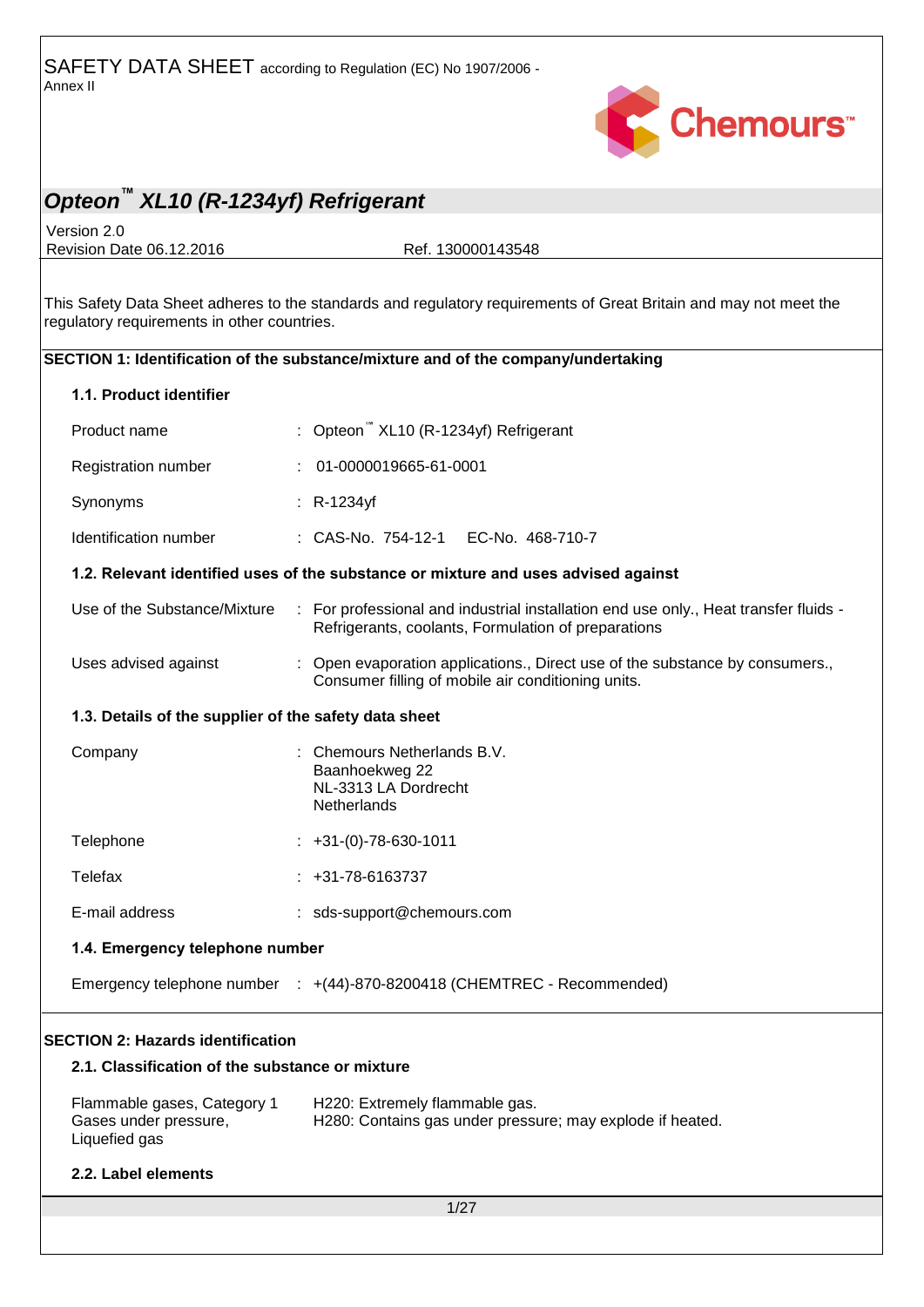

Version 2.0 Revision Date 06.12.2016 Ref. 130000143548



Danger

| Extremely flammable gas.<br>Contains gas under pressure; may explode if heated.                                                                                                         |
|-----------------------------------------------------------------------------------------------------------------------------------------------------------------------------------------|
| Keep away from heat, hot surfaces, sparks, open flames and other ignition<br>sources. No smoking.                                                                                       |
| Leaking gas fire: Do not extinguish, unless leak can be stopped safely.<br>Eliminate all ignition sources if safe to do so.<br>Protect from sunlight. Store in a well-ventilated place. |
|                                                                                                                                                                                         |

#### **2.3. Other hazards**

This substance is not considered to be persistent, bioaccumulating and toxic (PBT). This substance is not considered to be very persistent and very bioaccumulating (vPvB). Misuse or intentional inhalation abuse may cause death without warning symptoms, due to cardiac effects. Vapours are heavier than air and can cause suffocation by reducing oxygen available for breathing. Rapid evaporation of the liquid may cause frostbite.

#### **SECTION 3: Composition/information on ingredients**

#### **3.1. Substances**

Not applicable

#### **3.2. Mixtures**

| <b>Registration number</b> | <b>Classification according to</b>     | <b>Concentration</b> |
|----------------------------|----------------------------------------|----------------------|
|                            | <b>Regulation (EU) 1272/2008 (CLP)</b> | $(\%$ w/w)           |

#### **2,3,3,3-Tetrafluoropropene (CAS-No.754-12-1) (EC-No.468-710-7)**

| 01-0000019665-61-0001 | Flam. Gas 1; H220              | $>= 99.5 %$ |
|-----------------------|--------------------------------|-------------|
|                       | Press. Gas Liquefied gas; H280 |             |
|                       |                                |             |

The above products are compliant to REACH registration obligations; Registration number(s) may not be provided because substance(s) are exempted, not yet registered under REACH or are registered under another regulatory process (biocide uses, plant protection products), etc.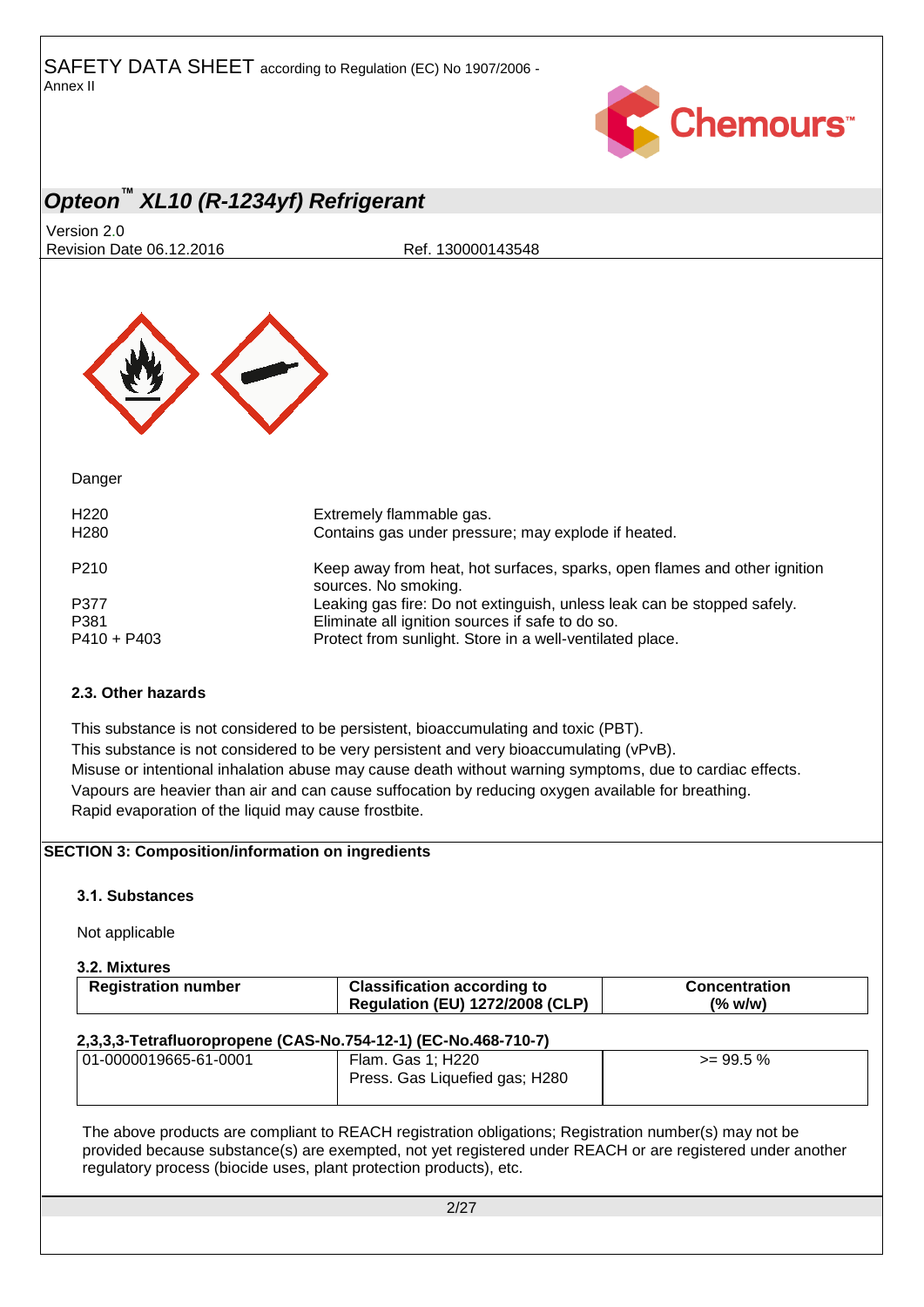

Version 2.0 Revision Date 06.12.2016 Ref. 130000143548

For the full text of the H-Statements mentioned in this Section, see Section 16.

#### **SECTION 4: First aid measures**

#### **4.1. Description of first aid measures**

| General advice                          |                              | If unconscious place in recovery position and seek medical advice. Never give<br>anything by mouth to an unconscious person. If breathing is irregular or<br>stopped, administer artificial respiration.                                                                                           |  |
|-----------------------------------------|------------------------------|----------------------------------------------------------------------------------------------------------------------------------------------------------------------------------------------------------------------------------------------------------------------------------------------------|--|
|                                         |                              | First aider needs to protect himself.                                                                                                                                                                                                                                                              |  |
|                                         |                              | If symptoms persist, call a physician.                                                                                                                                                                                                                                                             |  |
| Inhalation                              |                              | Remove from exposure, lie down. Move to fresh air. Keep patient warm and at<br>rest. Artificial respiration and/or oxygen may be necessary. Consult a<br>physician.                                                                                                                                |  |
| Skin contact                            |                              | Take off all contaminated clothing immediately. Flush area with lukewarm<br>water. Do not use hot water. If frostbite has occurred, call a physician.                                                                                                                                              |  |
| Eye contact                             |                              | Hold eyelids apart and flush eyes with plenty of water for at least 15 minutes.<br>Get medical attention.                                                                                                                                                                                          |  |
| Ingestion                               |                              | Is not considered a potential route of exposure.                                                                                                                                                                                                                                                   |  |
|                                         |                              | 4.2. Most important symptoms and effects, both acute and delayed                                                                                                                                                                                                                                   |  |
| Symptoms                                |                              | Misuse or intentional inhalation abuse may cause death without warning<br>symptoms, due to cardiac effects., Other symptoms potentially related to<br>misuse or inhalation abuse are:, Anaesthetic effects, Light-headedness,<br>Dizziness, Confusion, Incoordination, Drowsiness, Unconsciousness |  |
|                                         |                              | Contact with liquid or refrigerated gas can cause cold burns and frostbite.                                                                                                                                                                                                                        |  |
|                                         |                              | 4.3. Indication of any immediate medical attention and special treatment needed                                                                                                                                                                                                                    |  |
| Treatment                               |                              | Remove from exposure, lie down. Move to fresh air. Keep patient warm and at<br>rest. Artificial respiration and/or oxygen may be necessary. Consult a<br>physician.                                                                                                                                |  |
| <b>SECTION 5: Firefighting measures</b> |                              |                                                                                                                                                                                                                                                                                                    |  |
| 5.1. Extinguishing media                |                              |                                                                                                                                                                                                                                                                                                    |  |
|                                         | Suitable extinguishing media | : Use extinguishing measures that are appropriate to local circumstances and the<br>surrounding environment.                                                                                                                                                                                       |  |
|                                         |                              | Use water spray, alcohol-resistant foam, dry chemical or carbon dioxide.                                                                                                                                                                                                                           |  |
|                                         |                              | 3/27                                                                                                                                                                                                                                                                                               |  |
|                                         |                              |                                                                                                                                                                                                                                                                                                    |  |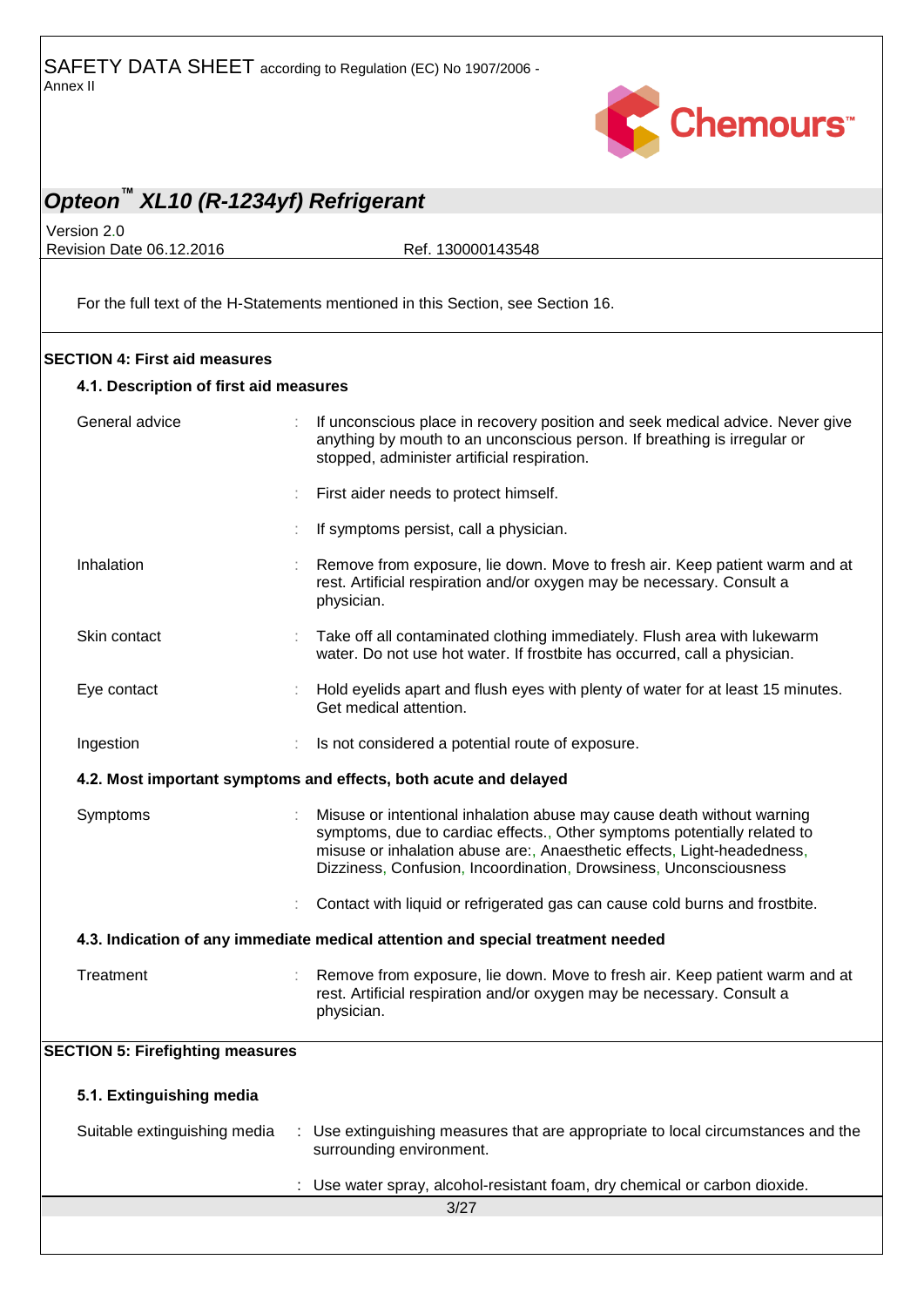

### *Opteon™ XL10 (R-1234yf) Refrigerant* Version 2.0 Revision Date 06.12.2016 Ref. 130000143548 4/27 **5.2. Special hazards arising from the substance or mixture** Specific hazards during firefighting : Vapours may form flammable mixture with air. Pressure build-up. Fire or intense heat may cause violent rupture of packages. : Hazardous combustion products: : Hydrogen fluoride : Fluorinated compounds : Carbon oxides : Exposure to decomposition products may be a hazard to health. **5.3. Advice for firefighters** Special protective equipment for firefighters : In the event of fire, wear self-contained breathing apparatus. Use personal protective equipment. Wear neoprene gloves during cleaning up work after a fire. Further information : Cool containers/tanks with water spray. Allow to burn until flow can be stopped. **SECTION 6: Accidental release measures 6.1. Personal precautions, protective equipment and emergency procedures** Personal precautions : Evacuate personnel to safe areas, if necessary. Ventilate area, especially low or enclosed places where heavy vapours might collect. Refer to protective measures listed in sections 7 and 8. **6.2. Environmental precautions** Environmental precautions : Should not be released into the environment. In accordance with local and national regulations. **6.3. Methods and materials for containment and cleaning up** Methods for cleaning up : Evaporates. **6.4. Reference to other sections** For disposal instructions see section 13. **SECTION 7: Handling and storage 7.1. Precautions for safe handling** Advice on safe handling : Avoid breathing vapours or mist. Avoid contact with skin, eyes and clothing. Provide sufficient air exchange and/or exhaust in work rooms. For personal protection see section 8. For further information see Annex - Exposure scenario.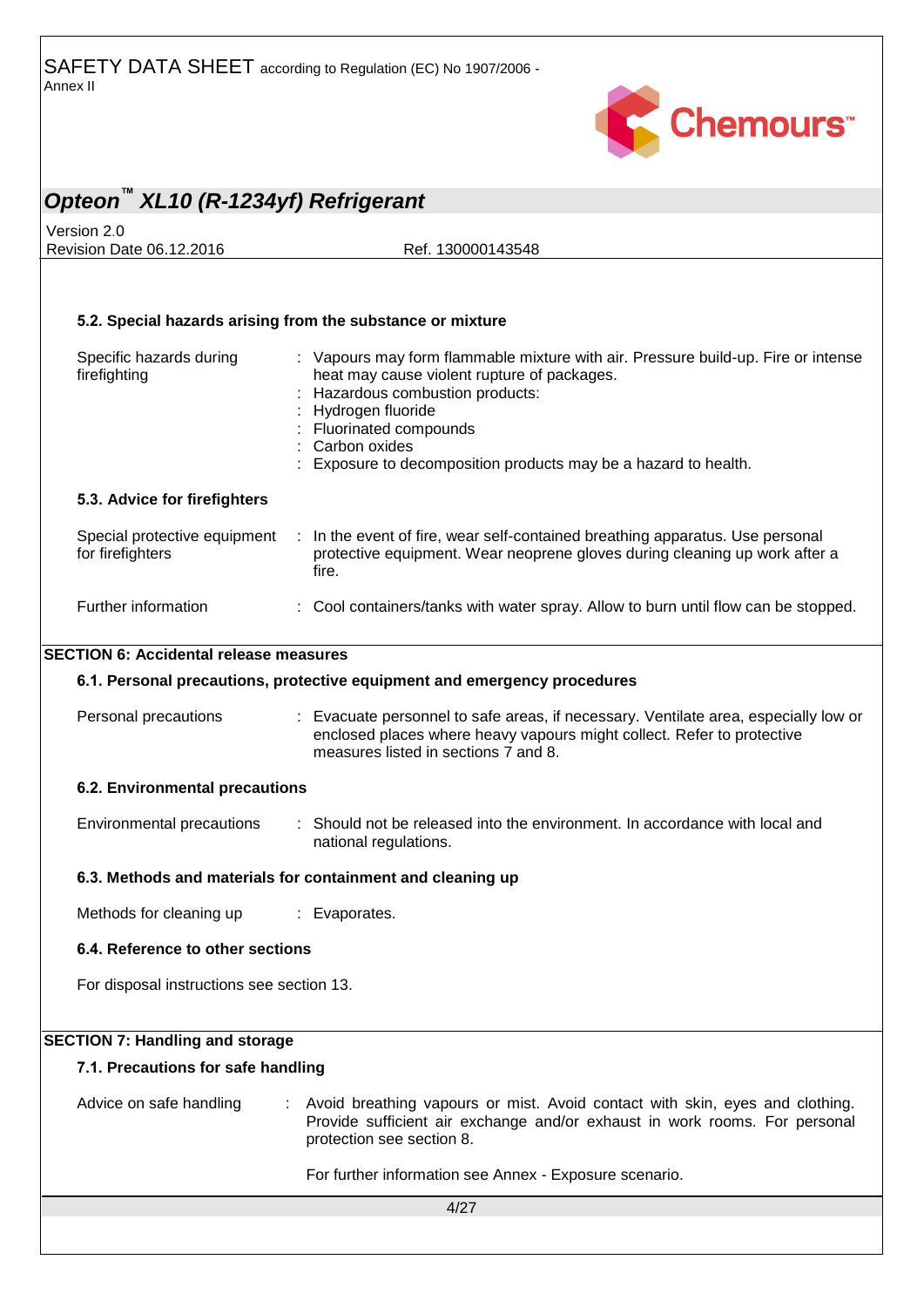

| Opteon™ XL10 (R-1234yf) Refrigerant                     |                                                                                                                                                                                                                                                                                                                                                                                                                                                                       |  |  |
|---------------------------------------------------------|-----------------------------------------------------------------------------------------------------------------------------------------------------------------------------------------------------------------------------------------------------------------------------------------------------------------------------------------------------------------------------------------------------------------------------------------------------------------------|--|--|
| Version 2.0                                             |                                                                                                                                                                                                                                                                                                                                                                                                                                                                       |  |  |
| Revision Date 06.12.2016                                | Ref. 130000143548                                                                                                                                                                                                                                                                                                                                                                                                                                                     |  |  |
| Advice on protection<br>against fire and explosion      | Vapours are heavier than air and may spread along floors. Vapours may form<br>flammable mixture with air. The product should only be used in areas from<br>which all naked lights and effective sources of ignition have been excluded.<br>Electrical equipment should be protected to the appropriate standard. Take<br>measures to prevent the build up of electrostatic charge. Keep away from heat<br>and effective sources of ignition. When using do not smoke. |  |  |
|                                                         | 7.2. Conditions for safe storage, including any incompatibilities                                                                                                                                                                                                                                                                                                                                                                                                     |  |  |
| Requirements for storage<br>areas and containers        | Gas cylinder: Do not drag, slide or roll cylinders. Never attempt to lift cylinder<br>by its cap. Use a check valve or trap in the discharge line to prevent hazardous<br>back flow into the cylinder. Keep at temperature not exceeding 52°C. Keep<br>containers tightly closed in a dry, cool and well-ventilated place. Store in original<br>container. Protect cylinders from damage. Keep away from direct sunlight.<br>Protect from contamination.              |  |  |
| Advice on common storage                                | : No materials to be especially mentioned.                                                                                                                                                                                                                                                                                                                                                                                                                            |  |  |
| 7.3. Specific end use(s)                                |                                                                                                                                                                                                                                                                                                                                                                                                                                                                       |  |  |
| For further information see Annex - Exposure scenario.  |                                                                                                                                                                                                                                                                                                                                                                                                                                                                       |  |  |
| <b>SECTION 8: Exposure controls/personal protection</b> |                                                                                                                                                                                                                                                                                                                                                                                                                                                                       |  |  |
| 8.1. Control parameters                                 |                                                                                                                                                                                                                                                                                                                                                                                                                                                                       |  |  |
| If sub-section is empty then no values are applicable.  |                                                                                                                                                                                                                                                                                                                                                                                                                                                                       |  |  |
| <b>Derived No Effect Level (DNEL)</b>                   |                                                                                                                                                                                                                                                                                                                                                                                                                                                                       |  |  |
| $2,3,3,3-$<br>Tetrafluoropropene                        | : Type of Application (Use): Workers<br>Exposure routes: Inhalation<br>Health Effect: Long-term - systemic effects<br>Value: 950 mg/m3                                                                                                                                                                                                                                                                                                                                |  |  |
| <b>Predicted No Effect Concentration (PNEC)</b>         |                                                                                                                                                                                                                                                                                                                                                                                                                                                                       |  |  |
| 2,3,3,3<br>Tetrafluoropropene                           | : Value: $0.1 \text{ mg/l}$<br>Compartment: Fresh water                                                                                                                                                                                                                                                                                                                                                                                                               |  |  |
|                                                         | : Value: 1 mg/l<br>Compartment: Water<br>Remarks: Intermittent use/release                                                                                                                                                                                                                                                                                                                                                                                            |  |  |
|                                                         | : Value: 1.77 mg/kg dry weight (d.w.)<br>Compartment: Fresh water sediment                                                                                                                                                                                                                                                                                                                                                                                            |  |  |
|                                                         | : Value: 1.54 mg/kg dry weight (d.w.)<br>Compartment: Soil                                                                                                                                                                                                                                                                                                                                                                                                            |  |  |
| 5/27                                                    |                                                                                                                                                                                                                                                                                                                                                                                                                                                                       |  |  |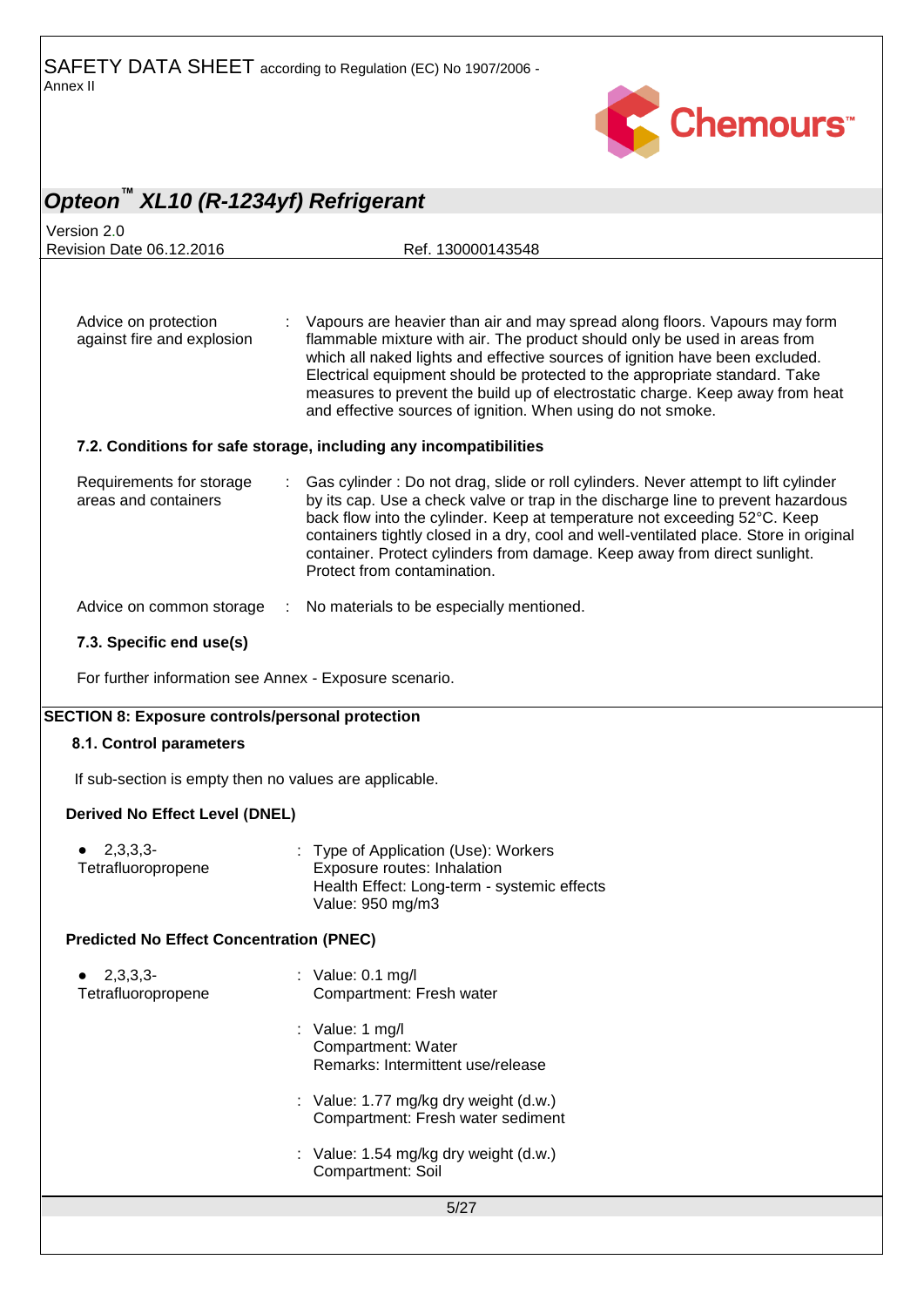

| Opteon <sup>™</sup> XL10 (R-1234yf) Refrigerant |                                                                                                                                                                                                                                                                                                                                                                                                                                                                   |
|-------------------------------------------------|-------------------------------------------------------------------------------------------------------------------------------------------------------------------------------------------------------------------------------------------------------------------------------------------------------------------------------------------------------------------------------------------------------------------------------------------------------------------|
| Version 2.0<br>Revision Date 06.12.2016         | Ref. 130000143548                                                                                                                                                                                                                                                                                                                                                                                                                                                 |
|                                                 |                                                                                                                                                                                                                                                                                                                                                                                                                                                                   |
|                                                 | : Value: 0.01 mg/l<br>Compartment: Marine water                                                                                                                                                                                                                                                                                                                                                                                                                   |
|                                                 | : Value: 0.178 mg/kg dry weight (d.w.)<br>Compartment: Marine sediment                                                                                                                                                                                                                                                                                                                                                                                            |
| 8.2. Exposure controls                          |                                                                                                                                                                                                                                                                                                                                                                                                                                                                   |
| <b>Engineering measures</b>                     | Ensure adequate ventilation, especially in confined areas.                                                                                                                                                                                                                                                                                                                                                                                                        |
| Eye protection                                  | Wear safety glasses or coverall chemical splash goggles. Eye protection<br>complying with EN 166. or ANSI Z87.1 Additionally wear a face shield where the<br>possibility exists for face contact due to splashing, spraying or airborne contact<br>with this material.                                                                                                                                                                                            |
| Hand protection                                 | The choice of an appropriate glove does not only depend on its material but also<br>on other quality features and is different from one producer to the other. Please<br>observe the instructions regarding permeability and breakthrough time which<br>are provided by the supplier of the gloves. Also take into consideration the<br>specific local conditions under which the product is used, such as the danger of<br>cuts, abrasion, and the contact time. |
|                                                 | Material: Leather gloves<br>The suitability for a specific workplace should be discussed with the producers<br>of the protective gloves.                                                                                                                                                                                                                                                                                                                          |
|                                                 | Material: Low temperature resistant gloves                                                                                                                                                                                                                                                                                                                                                                                                                        |
|                                                 | Protective gloves complying with EN 374. or US OSHA guidelines                                                                                                                                                                                                                                                                                                                                                                                                    |
| Skin and body protection                        | Wear suitable protective equipment. Wear as appropriate: Flame retardant<br>antistatic protective clothing.                                                                                                                                                                                                                                                                                                                                                       |
|                                                 | The type of protective equipment must be selected according to the<br>concentration and amount of the substance at the specific workplace.                                                                                                                                                                                                                                                                                                                        |
| Protective measures                             | When using do not smoke.                                                                                                                                                                                                                                                                                                                                                                                                                                          |
|                                                 | Self-contained breathing apparatus (SCBA) is required if a large release occurs.                                                                                                                                                                                                                                                                                                                                                                                  |
|                                                 | The type of protective equipment must be selected according to the<br>concentration and amount of the substance at the specific workplace.                                                                                                                                                                                                                                                                                                                        |
| Hygiene measures                                | Handle in accordance with good industrial hygiene and safety practice.                                                                                                                                                                                                                                                                                                                                                                                            |
| Respiratory protection                          | For rescue and maintenance work in storage tanks use self-contained breathing<br>apparatus. Vapours are heavier than air and can cause suffocation by reducing                                                                                                                                                                                                                                                                                                    |
|                                                 | 6/27                                                                                                                                                                                                                                                                                                                                                                                                                                                              |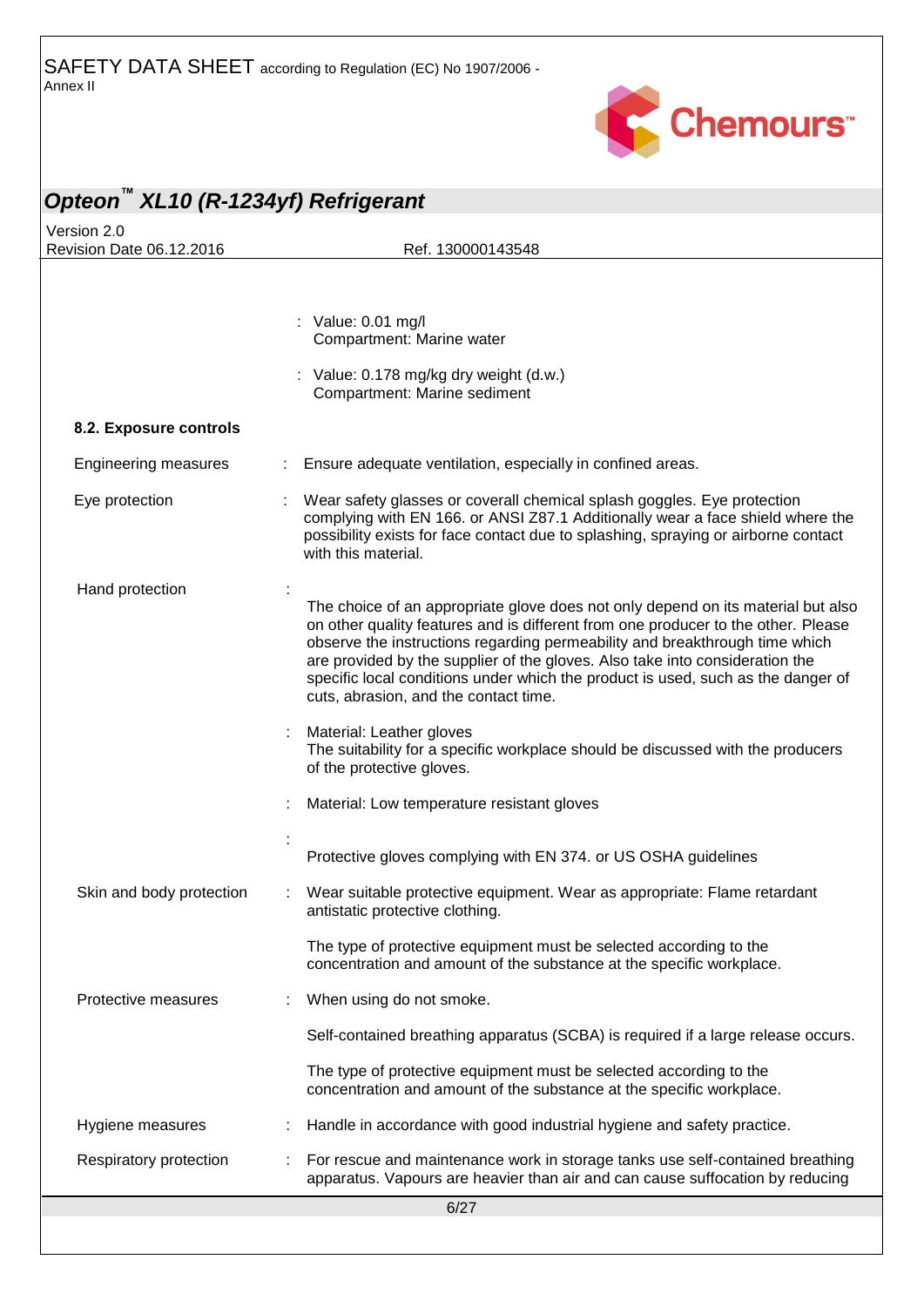

Version 2.0 Revision Date 06.12.2016 Ref. 130000143548

oxygen available for breathing. Respiratory protection complying with EN 137.

# 7/27 **SECTION 9: Physical and chemical properties 9.1. Information on basic physical and chemical properties** Form : Liquefied gas Colour : colourless Odour : slight, ether-like Boiling point : -29 °C at 1,013 hPa Auto-ignition temperature : 405 °C at 1,013 hPa, Method: Directive 67/548/EEC, Annex V, A.15., static test Explosive properties : Not explosive Lower explosion limit/ lower flammability limit : Type: lower flammability limit, 6.2 vol%, Method: ASTM E681 Upper explosion limit/ upper flammability limit : Type: upper flammability limit, 12.3 vol%, Method: ASTM E681 Vapour pressure : 5,800 hPa at 20 °C Density **Density** : 0.0048 g/cm3 at 20 °C (1,013 hPa), Vapour density Water solubility : 0.1982 g/l at 24 °C Partition coefficient: noctanol/water : log Pow: 2 at 25 °C, Method: High-performance liquid chromatography Minimum ignition energy : 5 - 10 J at 1,013 hPa and at 20 °C Method: modified ASTM E582 **9.2. Other information** Phys.-chem./other information : Fundamental burning velocity: 1.5 cm/s (Method: AIST Japan). **SECTION 10: Stability and reactivity 10.1. Reactivity** : Hazardous polymerisation does not occur. **10.2. Chemical stability** : The product is chemically stable.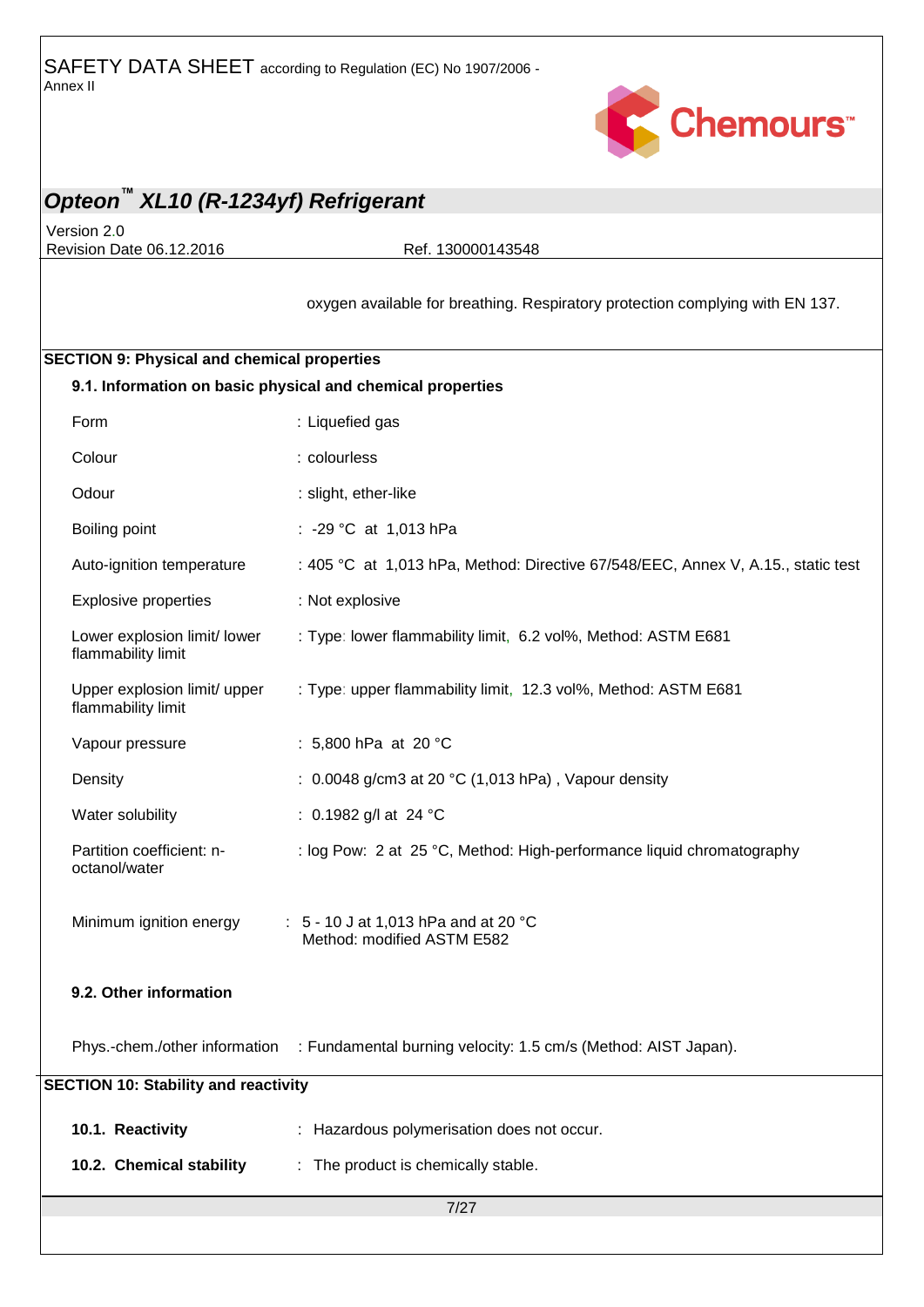

| Opteon <sup>™</sup> XL10 (R-1234yf) Refrigerant                                                                                                                                                                                       |                                                                                                                                                                                                                                 |  |
|---------------------------------------------------------------------------------------------------------------------------------------------------------------------------------------------------------------------------------------|---------------------------------------------------------------------------------------------------------------------------------------------------------------------------------------------------------------------------------|--|
| Version 2.0                                                                                                                                                                                                                           |                                                                                                                                                                                                                                 |  |
| Revision Date 06.12.2016                                                                                                                                                                                                              | Ref. 130000143548                                                                                                                                                                                                               |  |
| 10.3. Possibility of<br>hazardous reactions                                                                                                                                                                                           | : Vapours may form flammable mixture with air.                                                                                                                                                                                  |  |
| 10.4. Conditions to avoid                                                                                                                                                                                                             | Keep away from: Heat, flames and sparks. Do not spray on a naked flame or<br>any incandescent material. Gas cylinder : Keep at temperature not exceeding<br>52°C. Pressurized container: Do not pierce or burn, even after use. |  |
| 10.5. Incompatible materials                                                                                                                                                                                                          | Strong bases<br>÷<br>Alkaline earth metals<br>finely divided metal powders<br>such as<br>Aluminium<br>Magnesium<br>Zinc<br>or<br>strong oxidizers                                                                               |  |
| 10.6. Hazardous<br>decomposition products                                                                                                                                                                                             | Hazardous thermal decomposition products may include:<br>Hydrogen fluoride<br>Fluorinated compounds<br>Carbon oxides                                                                                                            |  |
| <b>SECTION 11: Toxicological information</b>                                                                                                                                                                                          |                                                                                                                                                                                                                                 |  |
| 11.1. Information on toxicological effects                                                                                                                                                                                            |                                                                                                                                                                                                                                 |  |
| Acute inhalation toxicity                                                                                                                                                                                                             |                                                                                                                                                                                                                                 |  |
| • 2,3,3,3-Tetrafluoropropene<br>LC50 / 4 h Rat :> 405000 ppm                                                                                                                                                                          |                                                                                                                                                                                                                                 |  |
| Low Observed Adverse Effect Concentration (LOAEC) / Dog :> 120000 ppm<br>Cardiac sensitization                                                                                                                                        |                                                                                                                                                                                                                                 |  |
| No Observed Adverse Effect Concentration / Dog: 120000 ppm<br>Cardiac sensitization                                                                                                                                                   |                                                                                                                                                                                                                                 |  |
| Skin irritation                                                                                                                                                                                                                       |                                                                                                                                                                                                                                 |  |
| • 2,3,3,3-Tetrafluoropropene<br>Not tested on animals<br>Classification: Not classified as irritant<br>Result: No skin irritation<br>Not expected to cause skin irritation based on expert review of the properties of the substance. |                                                                                                                                                                                                                                 |  |
| Eye irritation                                                                                                                                                                                                                        |                                                                                                                                                                                                                                 |  |
| • 2,3,3,3-Tetrafluoropropene<br>Not tested on animals                                                                                                                                                                                 |                                                                                                                                                                                                                                 |  |
| 8/27                                                                                                                                                                                                                                  |                                                                                                                                                                                                                                 |  |
|                                                                                                                                                                                                                                       |                                                                                                                                                                                                                                 |  |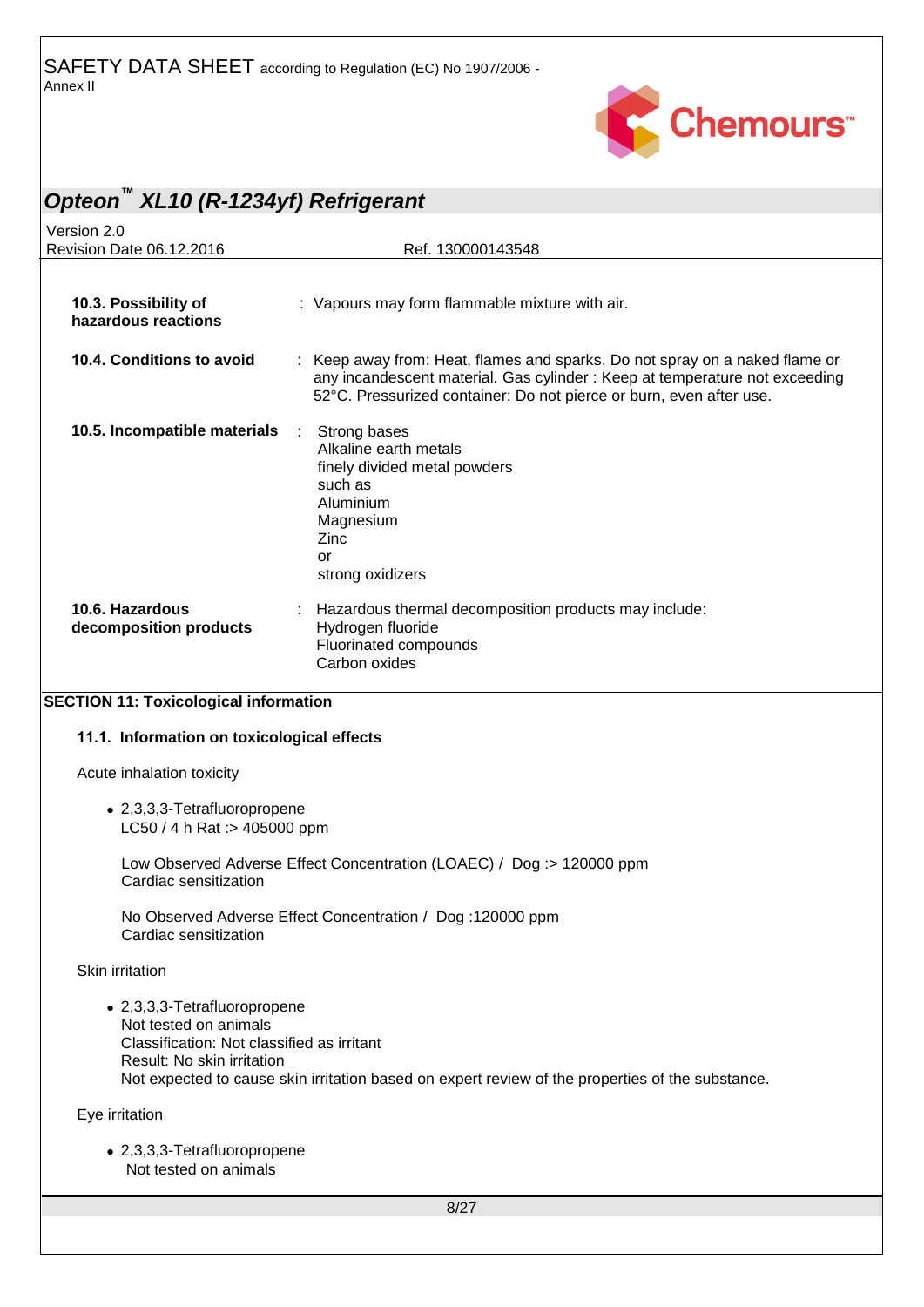

Version 2.0 Revision Date 06.12.2016 Ref. 130000143548

Classification: Not classified as irritant Result: No eye irritation Not expected to cause eye irritation based on expert review of the properties of the substance.

**Sensitisation** 

 2,3,3,3-Tetrafluoropropene Not tested on animals Classification: Does not cause skin sensitisation. Not expected to cause sensitization based on expert review of the properties of the substance.

There are no reports of human respiratory sensitization.

Repeated dose toxicity

 2,3,3,3-Tetrafluoropropene Inhalation Rat NOAEL: 233 mg/l No toxicologically significant effects were found.

Inhalation Rabbit NOAEL: 2.33 mg/l No toxicological effects warranting significant target organ toxicity classification were seen below the recommended guidance values for classification.

Inhalation Mini-pig NOAEL: 50 mg/l No toxicologically significant effects were found.

Mutagenicity assessment

 2,3,3,3-Tetrafluoropropene Animal testing did not show any mutagenic effects. Did not cause genetic damage in cultured mammalian cells. Experiments showed mutagenic effects in cultured bacterial cells.

Carcinogenicity assessment

 2,3,3,3-Tetrafluoropropene Not classifiable as a human carcinogen. Sufficient data are available to conclude that the substance is not expected to be carcinogenic.

Toxicity to reproduction assessment

 2,3,3,3-Tetrafluoropropene No toxicity to reproduction Animal testing showed no reproductive toxicity.

Assessment teratogenicity

2,3,3,3-Tetrafluoropropene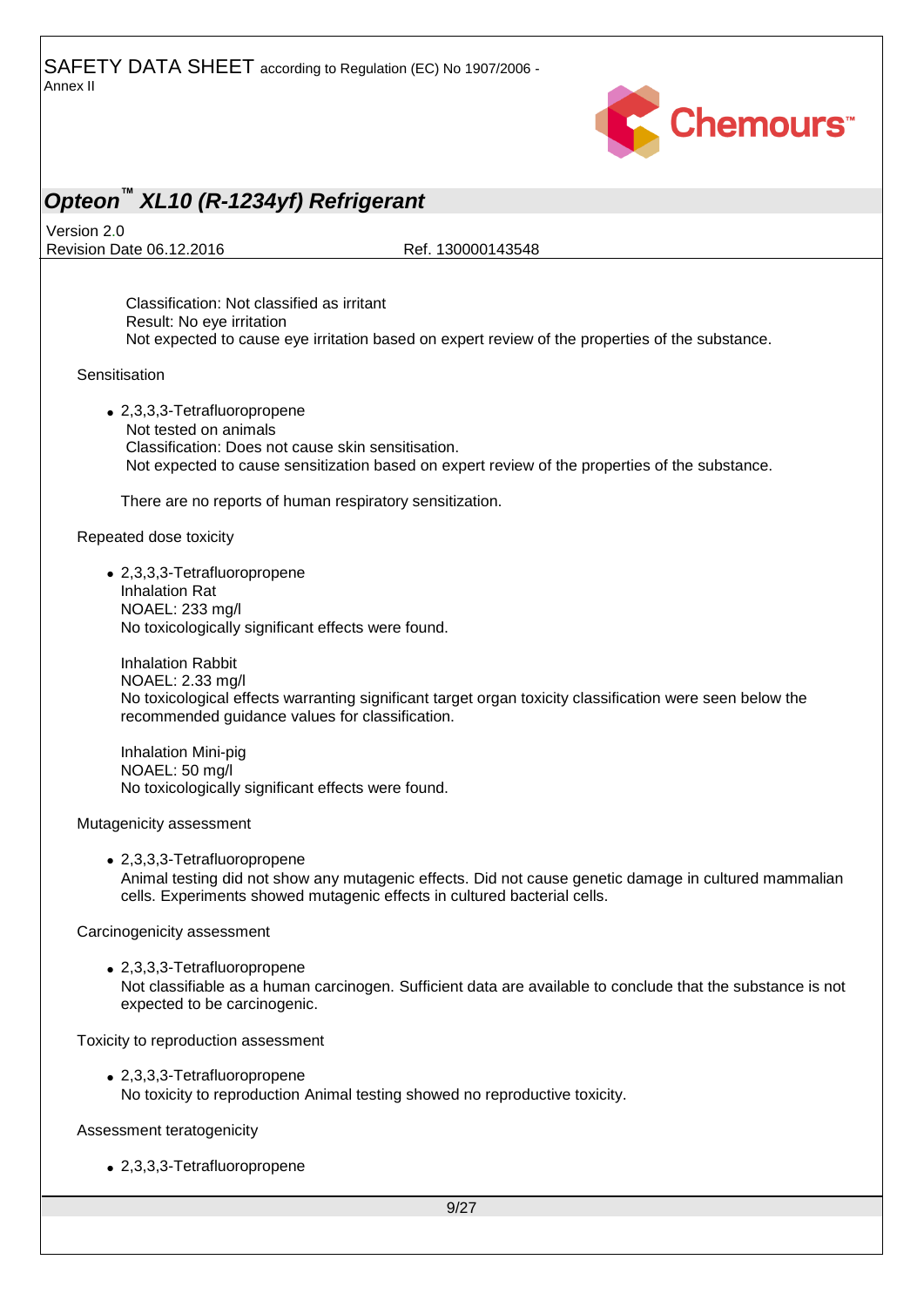

Version 2.0

Revision Date 06.12.2016 Ref. 130000143548

Animal testing showed effects on embryo-fetal development at levels equal to or above those causing maternal toxicity.

Further information

Cardiac sensitisation threshold limit : > 559509 mg/m3

Liquefied gas

Avoid skin contact with leaking liquid (danger of frostbite).

#### **SECTION 12: Ecological information**

#### **12.1. Toxicity**

Toxicity to fish

 2,3,3,3-Tetrafluoropropene LC50 / 96 h / Cyprinus carpio (Carp): > 197 mg/l

Toxicity to aquatic plants

 2,3,3,3-Tetrafluoropropene NOEC / 72 h / Algae: > 100 mg/l

Toxicity to aquatic invertebrates

 2,3,3,3-Tetrafluoropropene EC50 / 48 h / Daphnia magna (Water flea): > 100 mg/l

#### **12.2. Persistence and degradability**

Biodegradability

aerobic / 28 d Biodegradation: < 5 % Method: OECD Test Guideline 301F According to the results of tests of biodegradability this product is not readily biodegradable.

#### **12.3. Bioaccumulative potential**

Bioaccumulation

No bioaccumulation is to be expected (log Pow  $\leq$  = 4).

#### **12.4. Mobility in soil**

no data available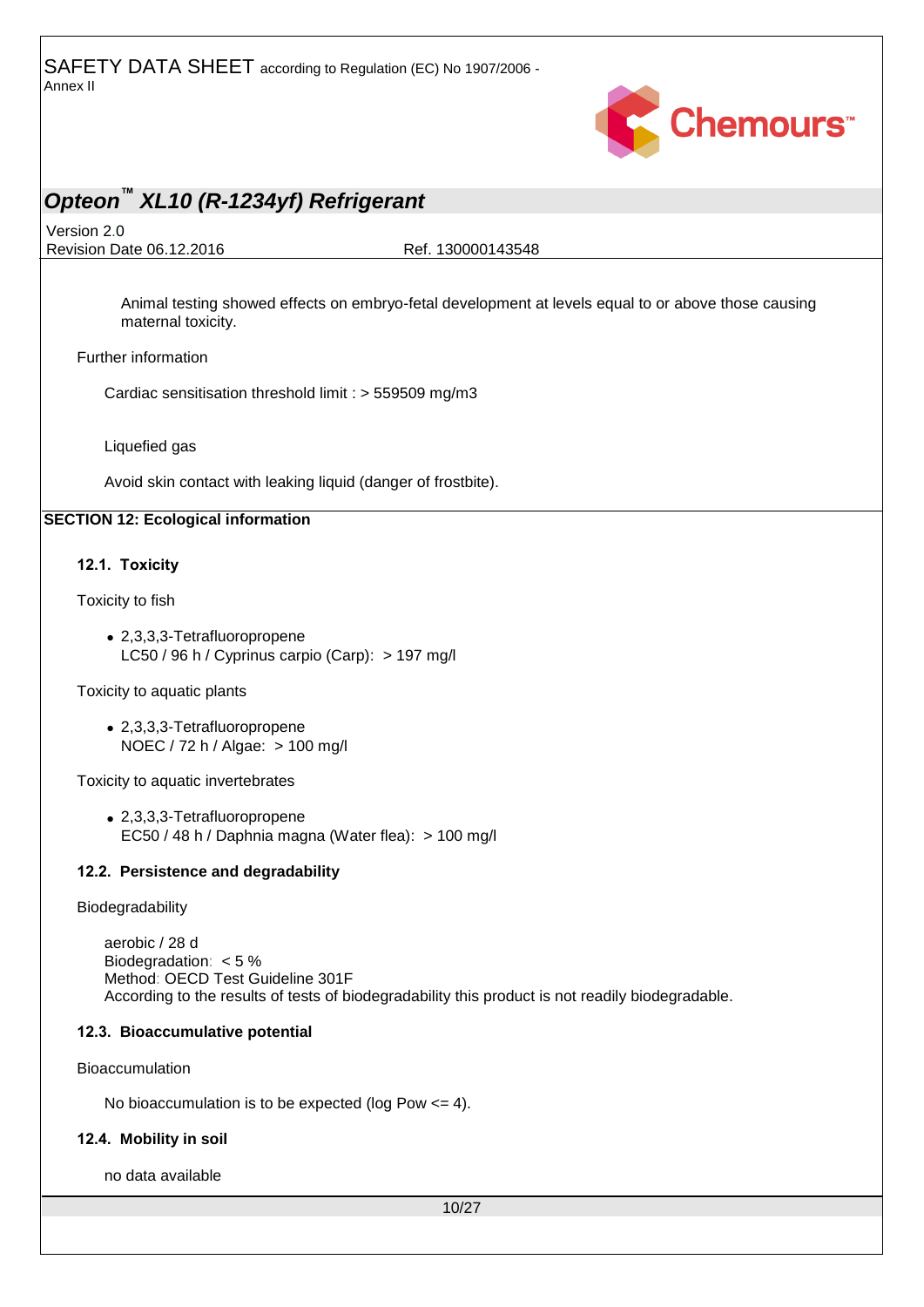

Version 2.0 Revision Date 06.12.2016 Ref. 130000143548

#### **12.5. Results of PBT and vPvB assessment**

#### PBT and vPvB assessment

This substance is not considered to be persistent, bioaccumulating and toxic (PBT). This substance is not considered to be very persistent and very bioaccumulating (vPvB).

#### **12.6. Other adverse effects**

Ozone depletion potential

0

Global warming potential (GWP)

 $< 1$ 

| <b>SECTION 13: Disposal considerations</b>                             |                                                                                                                                                                                           |
|------------------------------------------------------------------------|-------------------------------------------------------------------------------------------------------------------------------------------------------------------------------------------|
| 13.1. Waste treatment methods                                          |                                                                                                                                                                                           |
| Product                                                                | : Can be used after re-conditioning. If re-conditioning is not practicable, dispose<br>of in compliance with local regulations.<br>For further information see Annex - Exposure scenario. |
| Contaminated packaging                                                 | Empty pressure vessels should be returned to the supplier.                                                                                                                                |
|                                                                        | If recycling is not practicable, dispose of in compliance with local regulations.                                                                                                         |
| <b>SECTION 14: Transport information</b>                               |                                                                                                                                                                                           |
| <b>ADR</b>                                                             |                                                                                                                                                                                           |
| 14.1. UN number:                                                       | 3161                                                                                                                                                                                      |
| 14.2. UN proper shipping name:                                         | LIQUEFIED GAS, FLAMMABLE, N.O.S. (2,3,3,3-<br>Tetrafluoropropene)                                                                                                                         |
| 14.3. Transport hazard class(es):                                      | $\overline{2}$                                                                                                                                                                            |
| 14.4. Packing group:                                                   | Not applicable                                                                                                                                                                            |
| 14.5. Environmental hazards:                                           | For further information see Section 12.                                                                                                                                                   |
| 14.6. Special precautions for user:                                    |                                                                                                                                                                                           |
| Tunnel restriction code:                                               | (B/D)                                                                                                                                                                                     |
| IATA_C                                                                 |                                                                                                                                                                                           |
| 14.1. UN number:                                                       | 3161                                                                                                                                                                                      |
| 14.2. UN proper shipping name:                                         | Liquefied gas, flammable, n.o.s. (2,3,3,3-Tetrafluoropropene)                                                                                                                             |
| 14.3. Transport hazard class(es):                                      | 2.1                                                                                                                                                                                       |
| 14.4. Packing group:                                                   | Not applicable                                                                                                                                                                            |
| 14.5. Environmental hazards:                                           | For further information see Section 12.                                                                                                                                                   |
| 14.6. Special precautions for user:<br>ICAO / IATA cargo aircraft only |                                                                                                                                                                                           |
| <b>IMDG</b>                                                            |                                                                                                                                                                                           |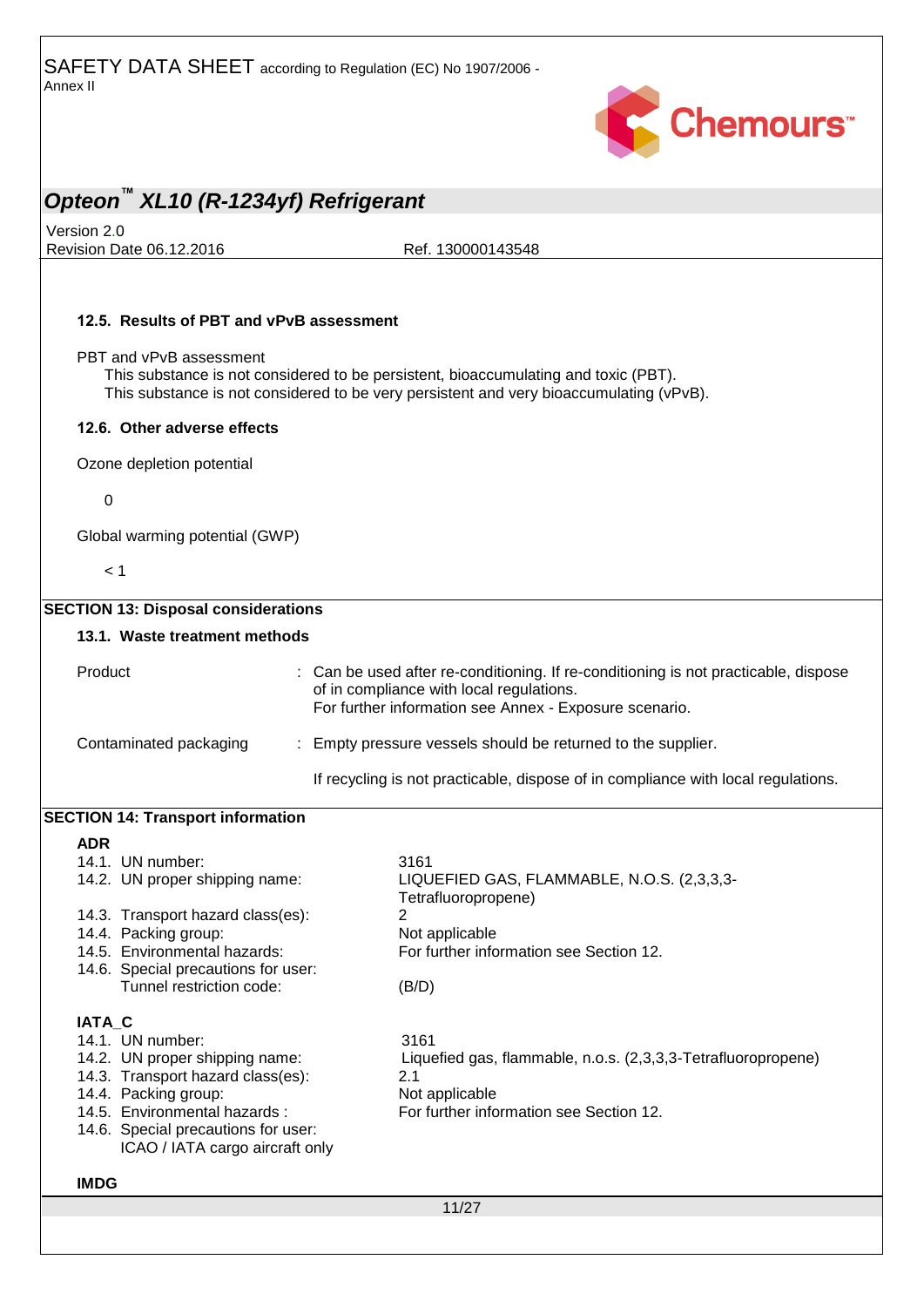

### *Opteon™ XL10 (R-1234yf) Refrigerant* Version 2.0 Revision Date 06.12.2016 Ref. 130000143548 12/27 14.1. UN number: 3161<br>14.2. UN proper shipping name: 5100 LIQUEFIED GAS, FLAMMABLE, N.O.S. (2,3,3,3-Tetrafluoropropene) 14.3. Transport hazard class(es): 2.1 14.4. Packing group: Not applicable<br>14.5. Environmental hazards: For further info For further information see Section 12. 14.6. Special precautions for user: **14.7. Transport in bulk according to Annex II of MARPOL and the IBC Code SECTION 15: Regulatory information 15.1. Safety, health and environmental regulations/legislation specific for the substance or mixture** Other regulations : Directive 1999/92/EC of the European Parliament and of the Council of 16 December 1999 on minimum requirements for improving the safety and health protection of workers potentially at risk from explosive atmospheres - ATEX 137. Communication from the Commission concerning the non-binding guide of good practice for implementing Directive 1999/92/EC of the European Parliament and of the Council on minimum requirements for improving the safety and health protection of workers potentially at risk from explosive atmospheres - COM/2003/0515 final. Directive 94/9/EC of the European Parliament and the Council of 23 March 1994 on the approximation of the laws of the Member States concerning equipment and protective systems intended for use in potentially explosive atmospheres - ATEX 95. Directive 2000/53/EC of the European Parliament and of the Council of 18 September 2000 on end-of life vehicles. Take note of Directive 98/24/EC on the protection of the health and safety of workers from the risks related to chemical agents at work. Take note of Directive 96/82/EC on the control of major-accident hazards involving dangerous substances. **15.2. Chemical Safety Assessment** A Chemical Safety Assessment has been carried out for this substance. **SECTION 16: Other information Full text of H-Statements referred to under section 3.** H220 Extremely flammable gas. H280 Contains gas under pressure; may explode if heated. **Abbreviations and acronyms** ADR European Agreement concerning the International Carriage of Dangerous Goods by Road no data available Not applicable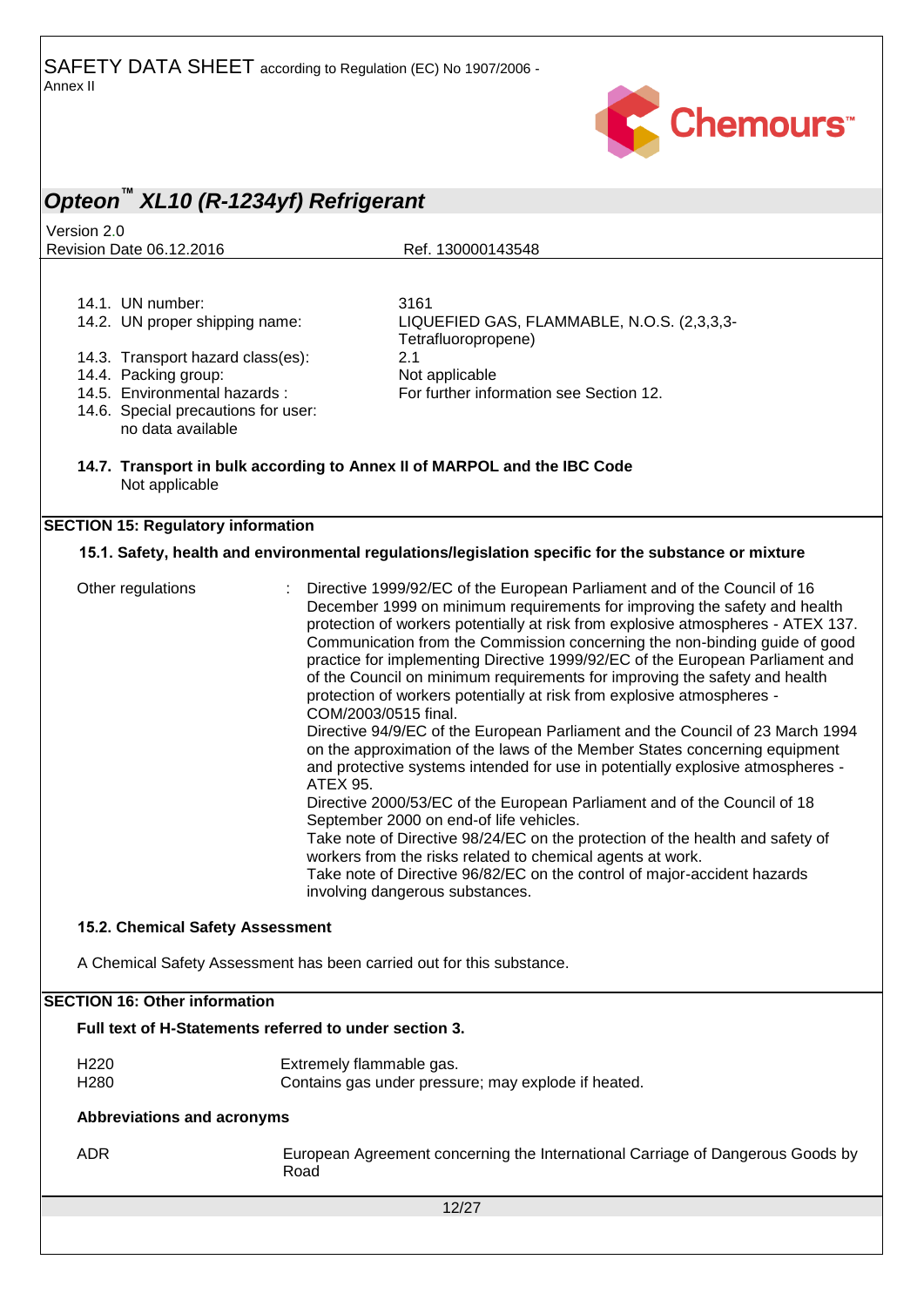

Version 2.0 Revision Date 06.12.2016 Ref. 130000143548

| <b>ATE</b>        | Acute toxicity estimate                                                    |
|-------------------|----------------------------------------------------------------------------|
| CAS-No.           | <b>Chemical Abstracts Service number</b>                                   |
| <b>CLP</b>        | Classification, Labelling and Packaging                                    |
| EbC50             | Concentration at which 50% reduction of biomass is observed                |
| EC <sub>50</sub>  | Median effective concentration                                             |
| EN                | European Norm                                                              |
| <b>EPA</b>        | <b>Environmental Protection Agency</b>                                     |
| ErC50             | Concentration at which a 50% inhibition of growth rate is observed         |
| EyC <sub>50</sub> | Concentration at which 50 % inhibition of yield is observed                |
| IATA C            | International Air Transport Association (Cargo)                            |
| <b>IBC</b>        | <b>International Bulk Chemical Code</b>                                    |
| <b>ICAO</b>       | International Civil Aviation Organization                                  |
| <b>ISO</b>        | International Standard Organization                                        |
| <b>IMDG</b>       | <b>International Maritime Dangerous Goods</b>                              |
| <b>LC50</b>       | <b>Median Lethal Concentration</b>                                         |
| LD50              | Median Lethal Dose                                                         |
| <b>LOEC</b>       | Lowest Observed Effect Concentration                                       |
| <b>LOEL</b>       | Lowest observed effect level                                               |
| <b>MARPOL</b>     | International Convention for the Prevention of Marine Pollution from Ships |
| n.o.s.            | Not Otherwise Specified                                                    |
| <b>NOAEC</b>      | No Observed Adverse Effect Concentration                                   |
| <b>NOAEL</b>      | No observed adverse effect level                                           |
| <b>NOEC</b>       | No Observed Effect Concentration                                           |
| <b>NOEL</b>       | No Observed Effect Level                                                   |
| <b>OECD</b>       | Organisation for Economic Co-operation and Development                     |
| <b>OPPTS</b>      | Office of Prevention, Pesticides and Toxic Substances                      |
| <b>PBT</b>        | Persistent, Bioaccumulative and Toxic                                      |
| <b>STEL</b>       | Short term exposure limit                                                  |
| <b>TWA</b>        | Time Weighted Average (TWA):                                               |
| vPvB              | very Persistent and very Bioaccumulative                                   |
|                   |                                                                            |

#### **Further information**

Chemours™ and the Chemours Logo are trademarks of The Chemours Company. Opteon™ and any associated logos are trademarks or copyrights of The Chemours Company FC, LLC. Before use read Chemours safety information. For further information contact the local Chemours office or nominated distributors.

Significant change from previous version is denoted with a double bar.

The information provided in this Safety Data Sheet is correct to the best of our knowledge, information and belief at the date of its publication. The information given is designed only as a guide for safe handling, use, processing, storage, transportation, disposal and release and is not to be considered a warranty or quality specification. The above information relates only to the specific material(s) designated herein and may not be valid for such material(s) used in combination with any other materials or in any process or if the material is altered or processed, unless specified in the text.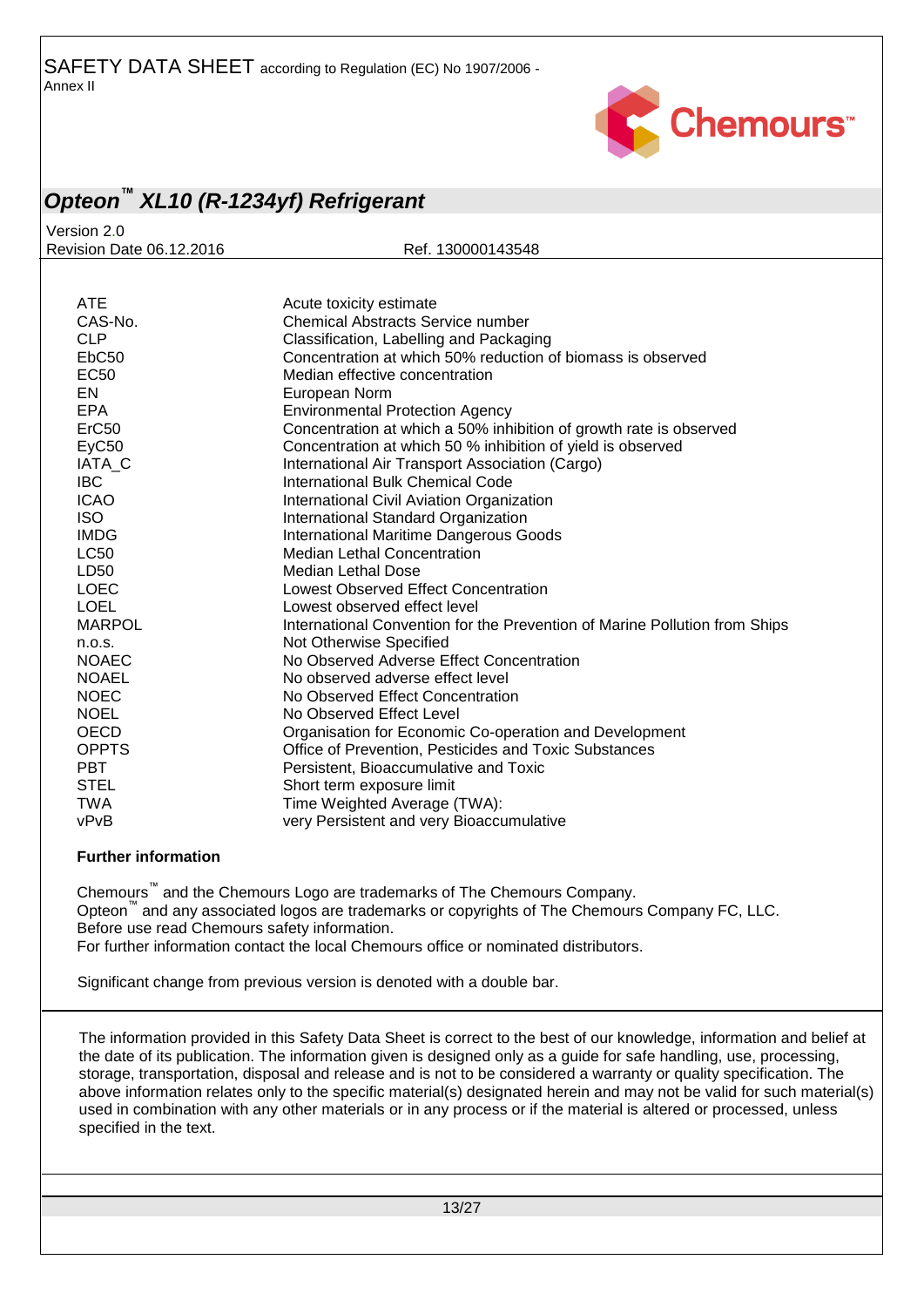

Version 2.0 Revision Date 06.12.2016 Ref. 130000143548

#### **Annex - Exposure scenario**

The exposure scenario provides specific information on how hazardous substances (as such or in a mixture) are to be managed and controlled. It considers specific conditions of use, in order to ensure that a use should be safe to humans and the environment. Identified risk management measures are to be implemented unless the downstream user is able to ensure safe use in a diverging way.

ES1 - Industrial use, Heat transfer fluids - Refrigerants, coolants

ES2 - Professional use, Heat transfer fluids - Refrigerants, coolants

ES3 - Industrial use, Formulation of preparations

#### **Exposure scenario 1:**

| 1. Short title of Exposure Scenario: Industrial use, Heat transfer fluids - Refrigerants, coolants     |  |                                                                                                                                                                                             |  |
|--------------------------------------------------------------------------------------------------------|--|---------------------------------------------------------------------------------------------------------------------------------------------------------------------------------------------|--|
| Main User Group                                                                                        |  | : SU 3: Industrial uses: Uses of substances as such or in preparations at<br>industrial sites                                                                                               |  |
| Sector of End Use                                                                                      |  | : SU 10: Formulation [mixing] of preparations and/or re-packaging (excluding<br>alloys)<br>: SU17: General manufacturing, e.g. machinery, equipment, vehicles, other<br>transport equipment |  |
| <b>Product Category</b>                                                                                |  | $\therefore$ PC16: Heat transfer fluids                                                                                                                                                     |  |
| Further information                                                                                    |  | $\therefore$ AC1: Vehicles<br>: AC2: Machinery, mechanical appliances, electrical/electronic articles                                                                                       |  |
| CS <sub>1</sub>                                                                                        |  | : Industrial use of substances in closed systems (ERC7)                                                                                                                                     |  |
| CS <sub>2</sub>                                                                                        |  | : Transfer of substance or preparation into small containers (dedicated filling line,<br>including weighing) (PROC9)                                                                        |  |
| CS <sub>3</sub>                                                                                        |  | : Transfer of substance or preparation (charging/discharging) from/to<br>vessels/large containers at dedicated facilities (PROC8b)                                                          |  |
| 2. Conditions of use affecting exposure                                                                |  |                                                                                                                                                                                             |  |
| 2.1 Control of environmental exposure for: CS1 - Industrial use of substances in closed systems (ERC7) |  |                                                                                                                                                                                             |  |
| ECETOC TRA v3.0 Environment.                                                                           |  |                                                                                                                                                                                             |  |

**Product characteristics**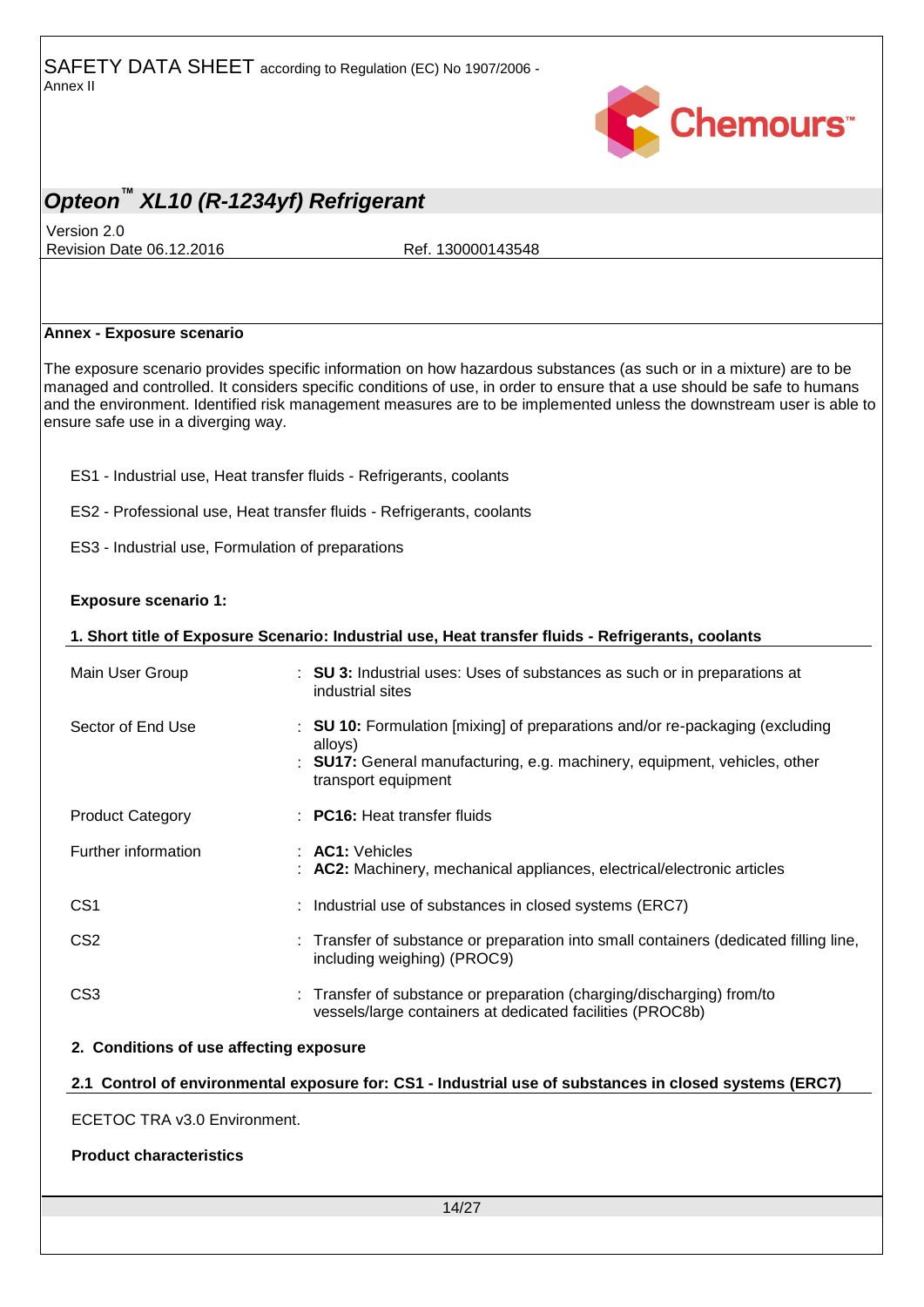

| Opteon XL10 (R-1234yf) Refrigerant                                        |                                                                                                                                                                                                                                                                                                                                                                                                                                                                                                                                                                                                                                                                                                               |  |
|---------------------------------------------------------------------------|---------------------------------------------------------------------------------------------------------------------------------------------------------------------------------------------------------------------------------------------------------------------------------------------------------------------------------------------------------------------------------------------------------------------------------------------------------------------------------------------------------------------------------------------------------------------------------------------------------------------------------------------------------------------------------------------------------------|--|
| Version 2.0<br>Revision Date 06.12.2016                                   | Ref. 130000143548                                                                                                                                                                                                                                                                                                                                                                                                                                                                                                                                                                                                                                                                                             |  |
| Low global warming potential. Liquefied gas                               |                                                                                                                                                                                                                                                                                                                                                                                                                                                                                                                                                                                                                                                                                                               |  |
| Not biodegradable                                                         |                                                                                                                                                                                                                                                                                                                                                                                                                                                                                                                                                                                                                                                                                                               |  |
|                                                                           | Covers the percentage of the substance in the product up to 100 % (unless stated differently).                                                                                                                                                                                                                                                                                                                                                                                                                                                                                                                                                                                                                |  |
| <b>Amount used</b>                                                        |                                                                                                                                                                                                                                                                                                                                                                                                                                                                                                                                                                                                                                                                                                               |  |
| Annual use rate (tonnes/year) : 9000 ton(s)/year - EU                     |                                                                                                                                                                                                                                                                                                                                                                                                                                                                                                                                                                                                                                                                                                               |  |
| Frequency and duration of use                                             |                                                                                                                                                                                                                                                                                                                                                                                                                                                                                                                                                                                                                                                                                                               |  |
| Continuous use/release                                                    | : 8 hours/day, Continuous use                                                                                                                                                                                                                                                                                                                                                                                                                                                                                                                                                                                                                                                                                 |  |
| Continuous use/release                                                    | : 200 days/year, Intermittent release.                                                                                                                                                                                                                                                                                                                                                                                                                                                                                                                                                                                                                                                                        |  |
|                                                                           | Other given operational conditions affecting environmental exposure                                                                                                                                                                                                                                                                                                                                                                                                                                                                                                                                                                                                                                           |  |
| Remarks                                                                   | Under normal conditions of use, exposure would primarily occur when workers<br>connect and disconnect the couplings.                                                                                                                                                                                                                                                                                                                                                                                                                                                                                                                                                                                          |  |
| Release fraction to air from<br>process (initial release prior to<br>RMM) | : 0.01                                                                                                                                                                                                                                                                                                                                                                                                                                                                                                                                                                                                                                                                                                        |  |
| Remarks                                                                   | : Worst case assumption                                                                                                                                                                                                                                                                                                                                                                                                                                                                                                                                                                                                                                                                                       |  |
| Technical and organisational conditions and measures                      |                                                                                                                                                                                                                                                                                                                                                                                                                                                                                                                                                                                                                                                                                                               |  |
| Air                                                                       | : Ensure that the valves of the cylinders are tightly closed and not leaking.                                                                                                                                                                                                                                                                                                                                                                                                                                                                                                                                                                                                                                 |  |
| Water                                                                     | : Process designed to minimize releases to wastewater.                                                                                                                                                                                                                                                                                                                                                                                                                                                                                                                                                                                                                                                        |  |
| Soil                                                                      | : Process designed to minimize releases to soil.                                                                                                                                                                                                                                                                                                                                                                                                                                                                                                                                                                                                                                                              |  |
| Remarks                                                                   | : Handle substance within a closed system. Transfer via enclosed lines. Clear<br>transfer lines prior to de-coupling.                                                                                                                                                                                                                                                                                                                                                                                                                                                                                                                                                                                         |  |
| Remarks                                                                   | : Technical measures/Precautions Flammability (gases) : Directive 1999/92/EC of<br>the European Parliament and of the Council of 16 December 1999 on minimum<br>requirements for improving the safety and health protection of workers<br>potentially at risk from explosive atmospheres - ATEX 137. Directive 94/9/EC of<br>the European Parliament and the Council of 23 March 1994 on the<br>approximation of the laws of the Member States concerning equipment and<br>protective systems intended for use in potentially explosive atmospheres -<br>ATEX 95. Take note of Directive 98/24/EC on the protection of the health and<br>safety of workers from the risks related to chemical agents at work. |  |
|                                                                           | 15/27                                                                                                                                                                                                                                                                                                                                                                                                                                                                                                                                                                                                                                                                                                         |  |
|                                                                           |                                                                                                                                                                                                                                                                                                                                                                                                                                                                                                                                                                                                                                                                                                               |  |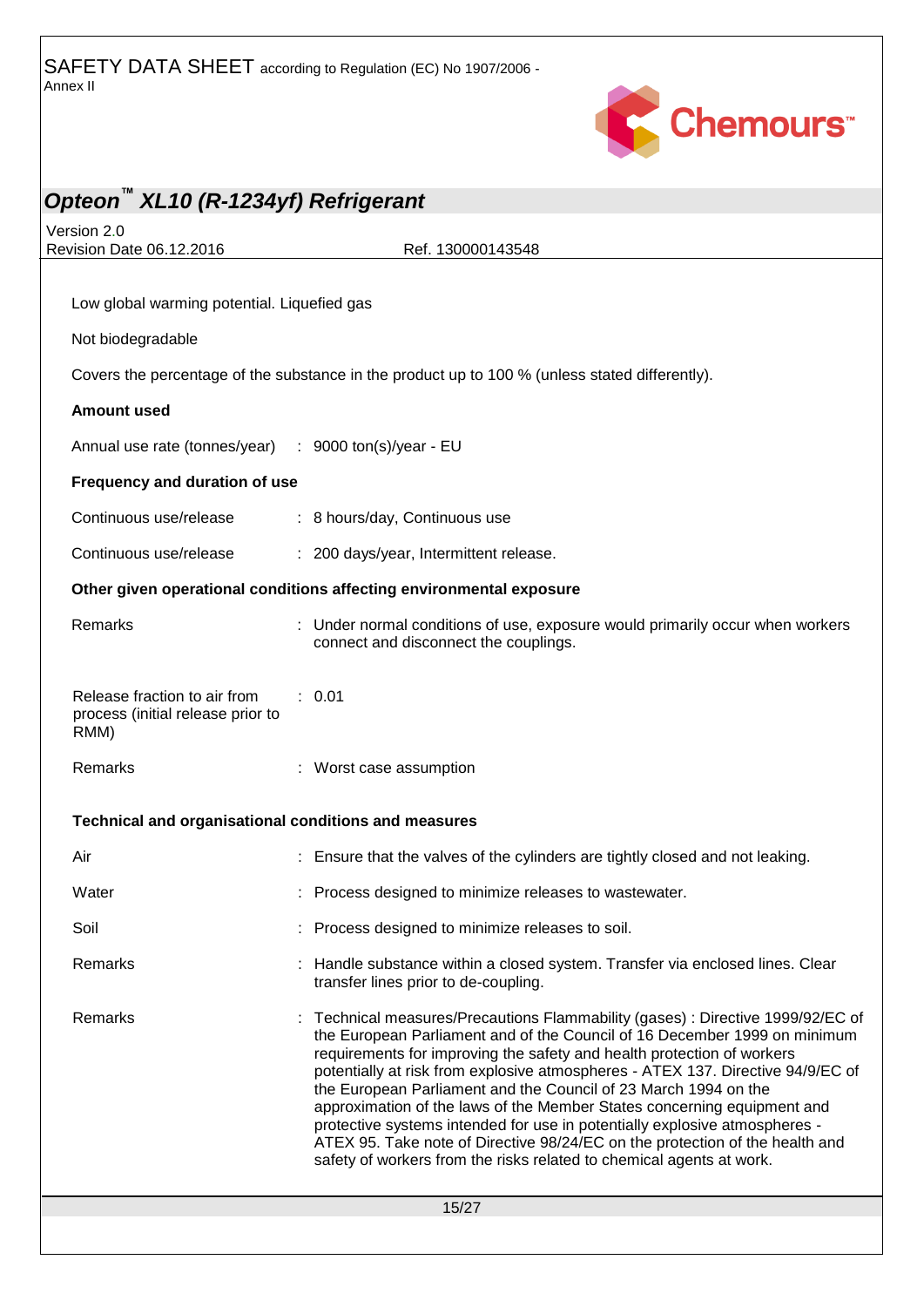

| Version 2.0<br>Revision Date 06.12.2016              | Ref. 130000143548                                                                                                                                                                                   |
|------------------------------------------------------|-----------------------------------------------------------------------------------------------------------------------------------------------------------------------------------------------------|
|                                                      |                                                                                                                                                                                                     |
| Remarks                                              | : Regular inspection and maintenance of equipment and machines.                                                                                                                                     |
|                                                      | Conditions and measures related to municipal sewage treatment plant                                                                                                                                 |
| Type of Sewage Treatment<br>Plant                    | : No sewage treatment plant                                                                                                                                                                         |
|                                                      | Conditions and measures related to external treatment of waste                                                                                                                                      |
| Remarks                                              | : No waste generated as substance is a gas.                                                                                                                                                         |
| (dedicated filling line, including weighing) (PROC9) | 2.2 Control of worker exposure for: CS2 - Transfer of substance or preparation into small containers                                                                                                |
| Workplace measurements<br>workers.                   | For comparison purposes only, ECETOC TRA version 3.0 was also used to estimate inhalation exposure for                                                                                              |
| <b>Product characteristics</b>                       |                                                                                                                                                                                                     |
| Concentration of the                                 | : Liquefied gas                                                                                                                                                                                     |
| Substance in Mixture/Article                         | : Covers the percentage of the substance in the product up to 100 % (unless<br>stated differently).                                                                                                 |
| Remarks                                              | : Assumes activities are at room temperature.                                                                                                                                                       |
| Amount used - Frequency and duration of use          |                                                                                                                                                                                                     |
| Amount per Shift                                     | : $120 kg$                                                                                                                                                                                          |
| Exposure duration                                    | $: 20$ min                                                                                                                                                                                          |
| Frequency of use                                     | : Intermittent release.                                                                                                                                                                             |
| Frequency of use                                     | : 200 days/year                                                                                                                                                                                     |
| Frequency of use                                     | : Under normal operation exposure occurs only at ending of filling process<br>(disconnection), estimated at 0.083 min (5 sec) per disconnecting process*1<br>processes/fill*30 fills/hr*8 hr/shift. |
|                                                      | Other operational conditions affecting workers exposure                                                                                                                                             |
| Breathing volume                                     | $: 10 \, m3$                                                                                                                                                                                        |
| Remarks                                              | : Covers daily exposures up to 8 hours (unless stated differently).                                                                                                                                 |
| Outdoor / Indoor                                     | : Indoor use                                                                                                                                                                                        |
| Minimum room size                                    | $: 50 \text{ m}3$                                                                                                                                                                                   |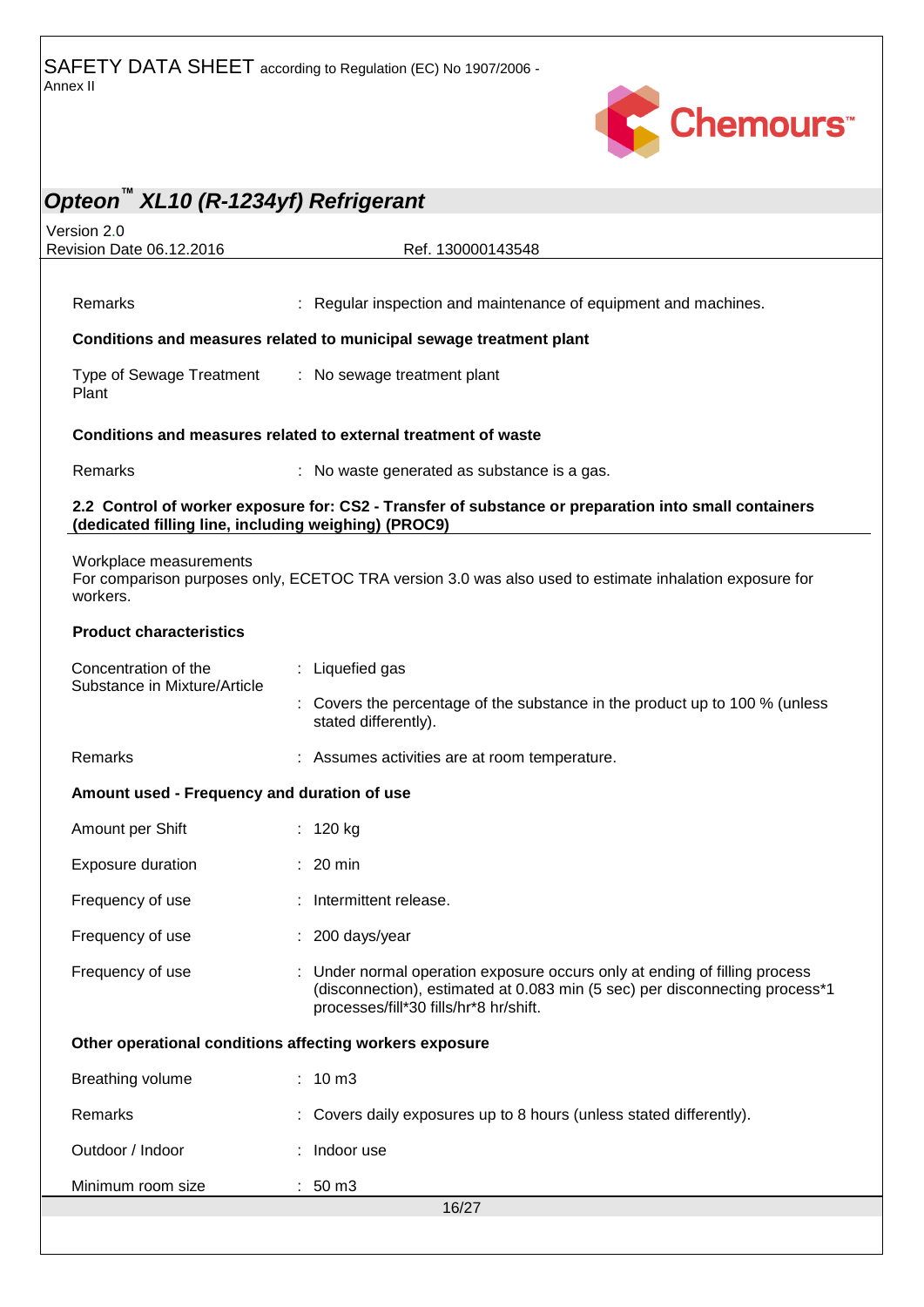

Version 2.0 Revision Date 06.12.2016 Ref. 130000143548

Ventilation rate per hour : 3

Remarks **1992** : Under normal conditions of use, exposure would primarily occur when workers connect and disconnect the couplings.

#### **Technical and organisational conditions and measures**

Ensure that the valves of the cylinders are tightly closed and not leaking. Handle substance within a closed system. Transfer via enclosed lines. Clear transfer lines prior to de-coupling.

Local exhaust ventilation (Effectiveness: < 10 ppm)

Technical measures/Precautions Flammability (gases) : Directive 1999/92/EC of the European Parliament and of the Council of 16 December 1999 on minimum requirements for improving the safety and health protection of workers potentially at risk from explosive atmospheres - ATEX 137. Directive 94/9/EC of the European Parliament and the Council of 23 March 1994 on the approximation of the laws of the Member States concerning equipment and protective systems intended for use in potentially explosive atmospheres - ATEX 95. Take note of Directive 98/24/EC on the protection of the health and safety of workers from the risks related to chemical agents at work. ISO 13043:2011 - Road vehicles - Refrigerant systems used in mobile air conditioning systems (MAC) - Safety requirements SAE J639 - Safety Standards for Motor Vehicle Refrigerant Vapor Compressions Systems SAE J2845 - R-1234yf [HFO-1234yf] and R-744 Technician Training for Service and Containment of Refrigerants Used in Mobile A/C Systems

Regular inspection and maintenance of equipment and machines. Ensure operatives are trained to minimise exposures.

#### **Conditions and measures related to personal protection, hygiene and health evaluation**

Use eye protection to EN 166, designed to protect against liquid splashes. or ANSI Z87.1

Protective gloves complying with EN 374. or US OSHA guidelines

#### **2.3 Control of worker exposure for: CS3 - Transfer of substance or preparation (charging/discharging) from/to vessels/large containers at dedicated facilities (PROC8b)**

Workplace measurements

For comparison purposes only, ECETOC TRA version 3.0 was also used to estimate inhalation exposure for workers.

### **Product characteristics** Concentration of the Substance in Mixture/Article : Liquefied gas : Covers the percentage of the substance in the product up to 100 % (unless stated differently). Remarks : Assumes activities are at room temperature.

#### **Amount used - Frequency and duration of use**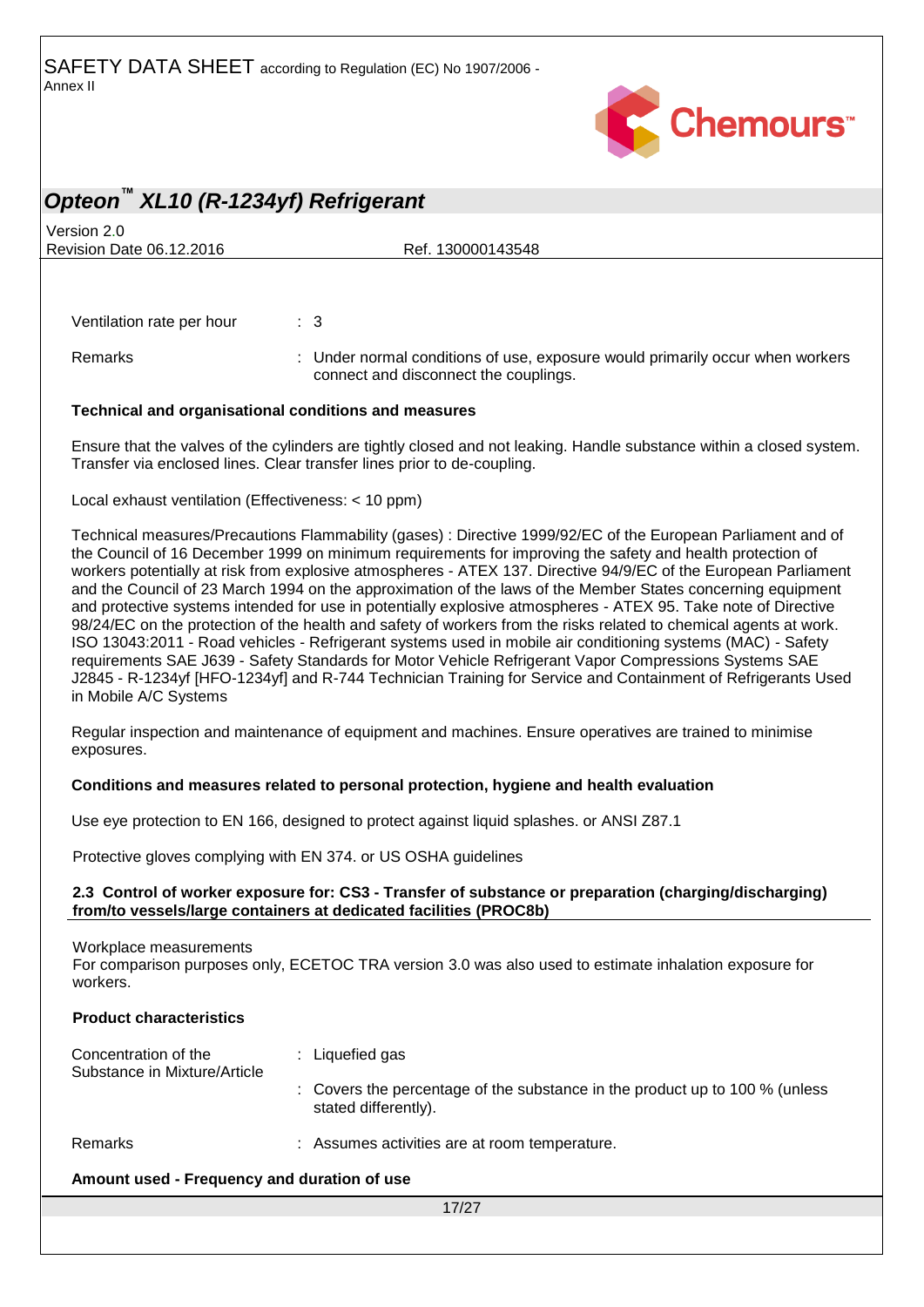

Version 2.0 Revision Date 06.12.2016 Ref. 130000143548

| Amount per Use                                          | : Not relevant                                                                                                         |  |  |
|---------------------------------------------------------|------------------------------------------------------------------------------------------------------------------------|--|--|
| Frequency of use                                        | $: 200$ days/year                                                                                                      |  |  |
| Exposure duration                                       | $\therefore$ < 15 min                                                                                                  |  |  |
| Frequency of use                                        | : Intermittent release.                                                                                                |  |  |
| Other operational conditions affecting workers exposure |                                                                                                                        |  |  |
| Breathing volume                                        | $: 10 \text{ m}$ 3                                                                                                     |  |  |
| Remarks                                                 | : Covers daily exposures up to 8 hours (unless stated differently).                                                    |  |  |
| Outdoor / Indoor                                        | : Outdoor use                                                                                                          |  |  |
| Remarks                                                 | : Under normal conditions of use, exposure would primarily occur when workers<br>connect and disconnect the couplings. |  |  |

#### **Technical and organisational conditions and measures**

Ensure that the valves of the cylinders are tightly closed and not leaking. Handle substance within a closed system. Transfer via enclosed lines. Clear transfer lines prior to de-coupling.

Technical measures/Precautions Flammability (gases) : Directive 1999/92/EC of the European Parliament and of the Council of 16 December 1999 on minimum requirements for improving the safety and health protection of workers potentially at risk from explosive atmospheres - ATEX 137. Directive 94/9/EC of the European Parliament and the Council of 23 March 1994 on the approximation of the laws of the Member States concerning equipment and protective systems intended for use in potentially explosive atmospheres - ATEX 95. Take note of Directive 98/24/EC on the protection of the health and safety of workers from the risks related to chemical agents at work. ISO 13043:2011 - Road vehicles - Refrigerant systems used in mobile air conditioning systems (MAC) - Safety requirements SAE J639 - Safety Standards for Motor Vehicle Refrigerant Vapor Compressions Systems SAE J2845 - R-1234yf [HFO-1234yf] and R-744 Technician Training for Service and Containment of Refrigerants Used in Mobile A/C Systems

Regular inspection and maintenance of equipment and machines. Ensure operatives are trained to minimise exposures.

#### **Conditions and measures related to personal protection, hygiene and health evaluation**

Use eye protection to EN 166, designed to protect against liquid splashes. or ANSI Z87.1

Protective gloves complying with EN 374. or US OSHA guidelines

#### **3. Exposure estimation and reference to its source**

#### **Environment**

**CS1 - Industrial use of substances in closed systems (ERC7)**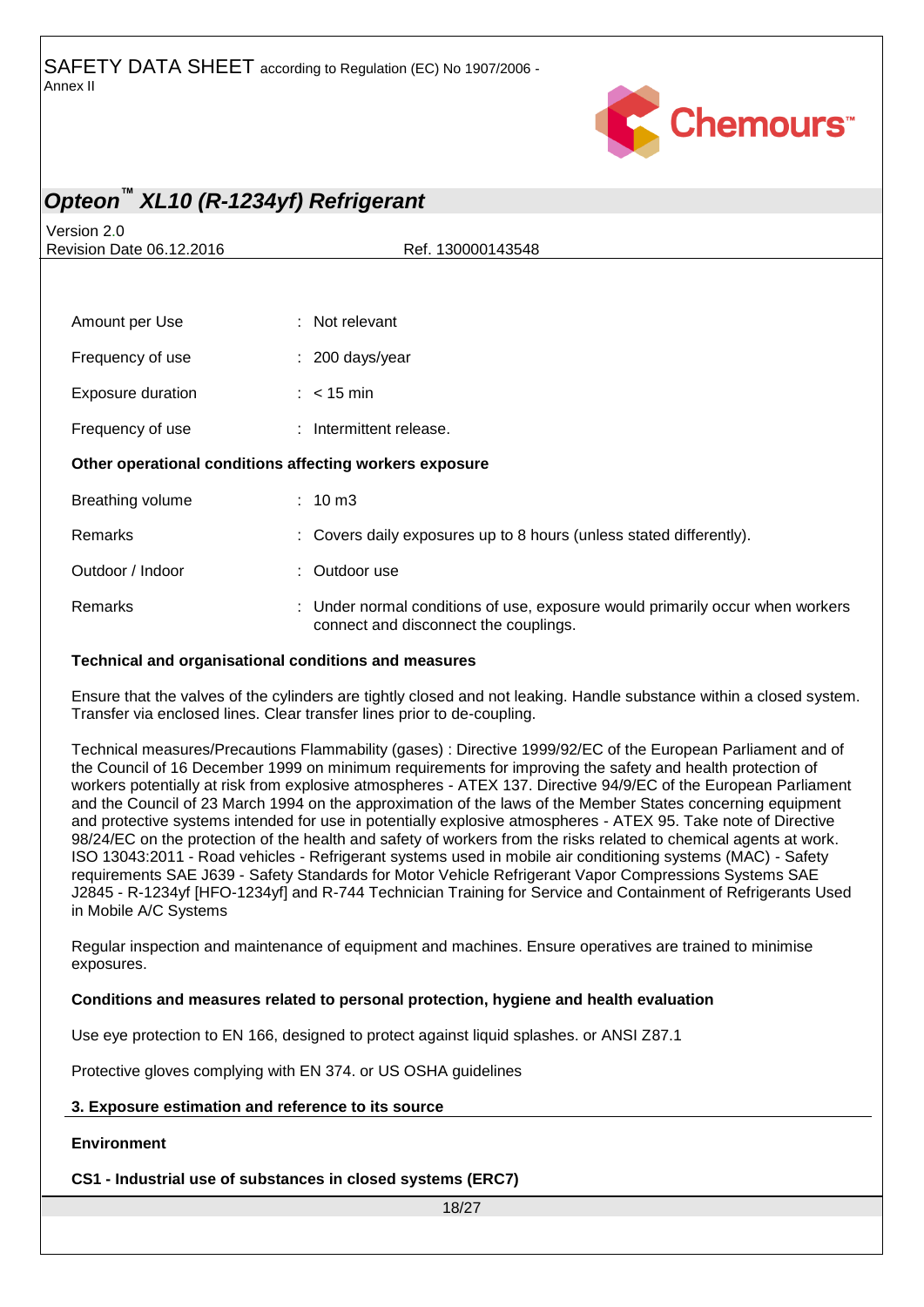

| Opteon <sup>™</sup> XL10 (R-1234yf) Refrigerant |                                                                                                                                                                      |
|-------------------------------------------------|----------------------------------------------------------------------------------------------------------------------------------------------------------------------|
| Version 2.0                                     |                                                                                                                                                                      |
| Revision Date 06.12.2016                        | Ref. 130000143548                                                                                                                                                    |
|                                                 |                                                                                                                                                                      |
|                                                 |                                                                                                                                                                      |
|                                                 |                                                                                                                                                                      |
| Remarks                                         | : The calculated exposure value is negligibly low.                                                                                                                   |
| <b>Workers</b>                                  |                                                                                                                                                                      |
| (PROC9)                                         | CS2 - Transfer of substance or preparation into small containers (dedicated filling line, including weighing)                                                        |
| PROC9                                           | : Transfer of substance or preparation into small containers (dedicated filling line,<br>including weighing)                                                         |
| Value type                                      | Worker - inhalation - long-term, systemic                                                                                                                            |
| Risk characterization ratio                     | 0.039                                                                                                                                                                |
| Level of Exposure                               | : 37 mg/m <sup>3</sup>                                                                                                                                               |
| Method                                          | : Workplace measurements                                                                                                                                             |
| PROC9                                           | : Transfer of substance or preparation into small containers (dedicated filling line,<br>including weighing)                                                         |
| Value type                                      | Worker - inhalation - long-term, systemic                                                                                                                            |
| Risk characterization ratio                     | : 0.2                                                                                                                                                                |
| Level of Exposure                               | : 190 mg/m <sup>3</sup>                                                                                                                                              |
| Method                                          | : ECETOC TRA v3.0.                                                                                                                                                   |
| dedicated facilities (PROC8b)                   | CS3 - Transfer of substance or preparation (charging/discharging) from/to vessels/large containers at                                                                |
| PROC9                                           | : Transfer of substance or preparation into small containers (dedicated filling line,<br>including weighing)                                                         |
| Value type                                      | Worker - inhalation - long-term, systemic                                                                                                                            |
| Risk characterization ratio                     | : 0.039                                                                                                                                                              |
| Level of Exposure                               | : $37 \text{ mg/m}^3$                                                                                                                                                |
| Method                                          | : Workplace measurements                                                                                                                                             |
| PROC9                                           | : Transfer of substance or preparation into small containers (dedicated filling line<br>including weighing)                                                          |
| Value type                                      | Worker - inhalation - long-term, systemic                                                                                                                            |
| Risk characterization ratio                     | : 0.05                                                                                                                                                               |
| Level of Exposure                               | : 50 mg/m <sup>3</sup>                                                                                                                                               |
| Method                                          | : ECETOC TRA v3.0.                                                                                                                                                   |
| <b>Scenario</b>                                 | 4. Guidance to Downstream User to evaluate whether he works inside the boundaries set by the Exposure<br>CS1 - Industrial use of substances in closed systems (ERC7) |

For further information, please contact sds-support@chemours.com., The information within this CS is relevant for all CS within this chapter of the Exposure Scenario.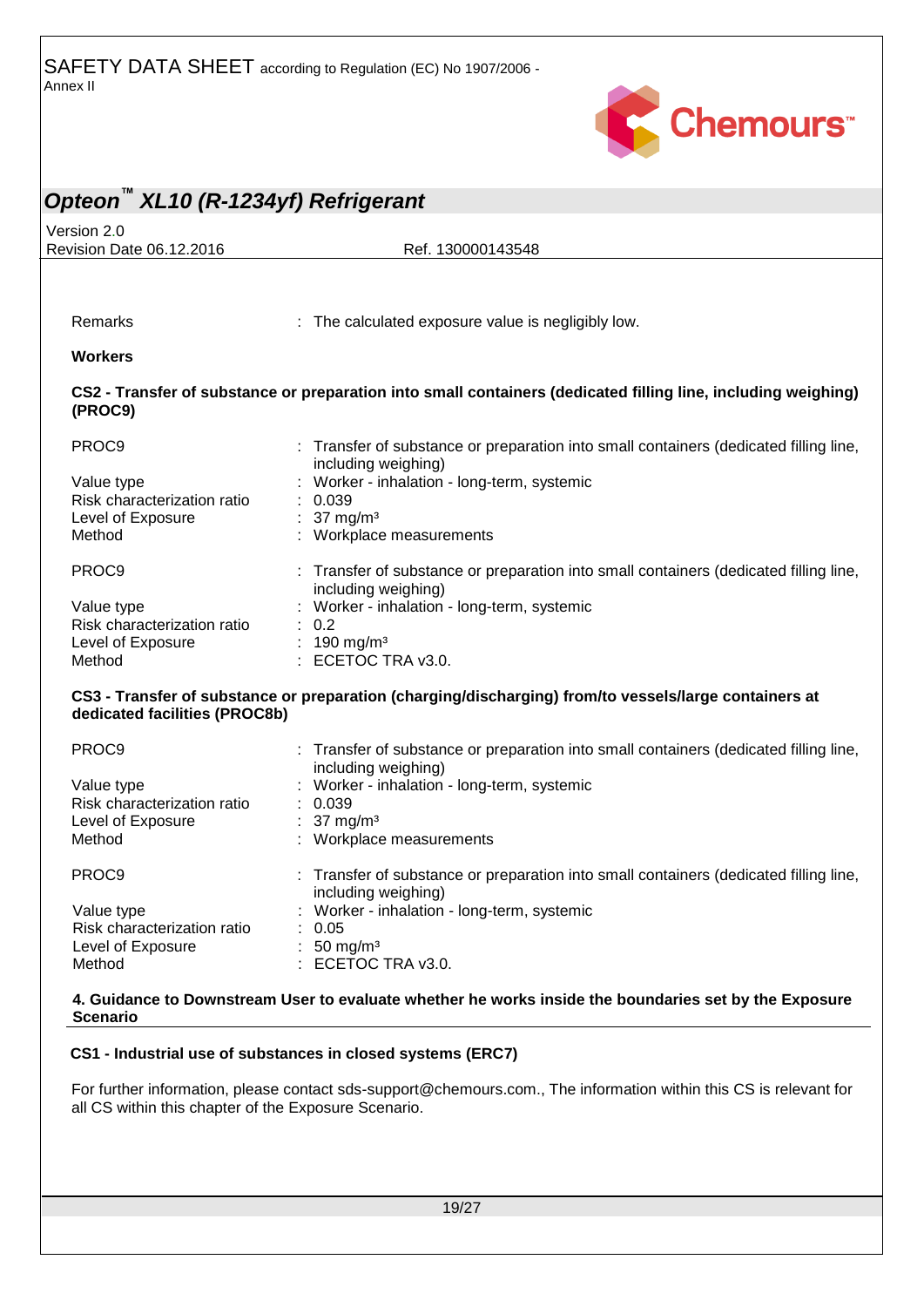

# *Opteon™ XL10 (R-1234yf) Refrigerant* Version 2.0 Revision Date 06.12.2016 Ref. 130000143548 20/27 **Exposure scenario 2: 1. Short title of Exposure Scenario: Professional use, Heat transfer fluids - Refrigerants, coolants** Main User Group : **SU 22:** Professional uses: Public domain (administration, education, entertainment, services, craftsmen) Product Category : **PC16:** Heat transfer fluids Further information : **AC1:** Vehicles : **AC2:** Machinery, mechanical appliances, electrical/electronic articles CS1 : Wide dispersive outdoor use of substances in closed systems (ERC9b) CS2 : Transfer of substance or preparation (charging/discharging) from/to vessels/large containers at non-dedicated facilities (PROC8a) **2. Conditions of use affecting exposure 2.1 Control of environmental exposure for: CS1 - Wide dispersive outdoor use of substances in closed systems (ERC9b)** ECETOC TRA v3.0 Environment. **Product characteristics** Low global warming potential. Liquefied gas Not biodegradable Covers the percentage of the substance in the product up to 100 % (unless stated differently). **Amount used** Annual use rate (tonnes/year) : 4000 ton(s)/year - EU **Frequency and duration of use** Continuous use/release : 365 days/year, Continuous use Continuous use/release : Intermittent release. **Other given operational conditions affecting environmental exposure** Remarks **Example 20 Temarks** : Under normal conditions of use, exposure would primarily occur when workers connect and disconnect the couplings. Release fraction to air from process : 0.064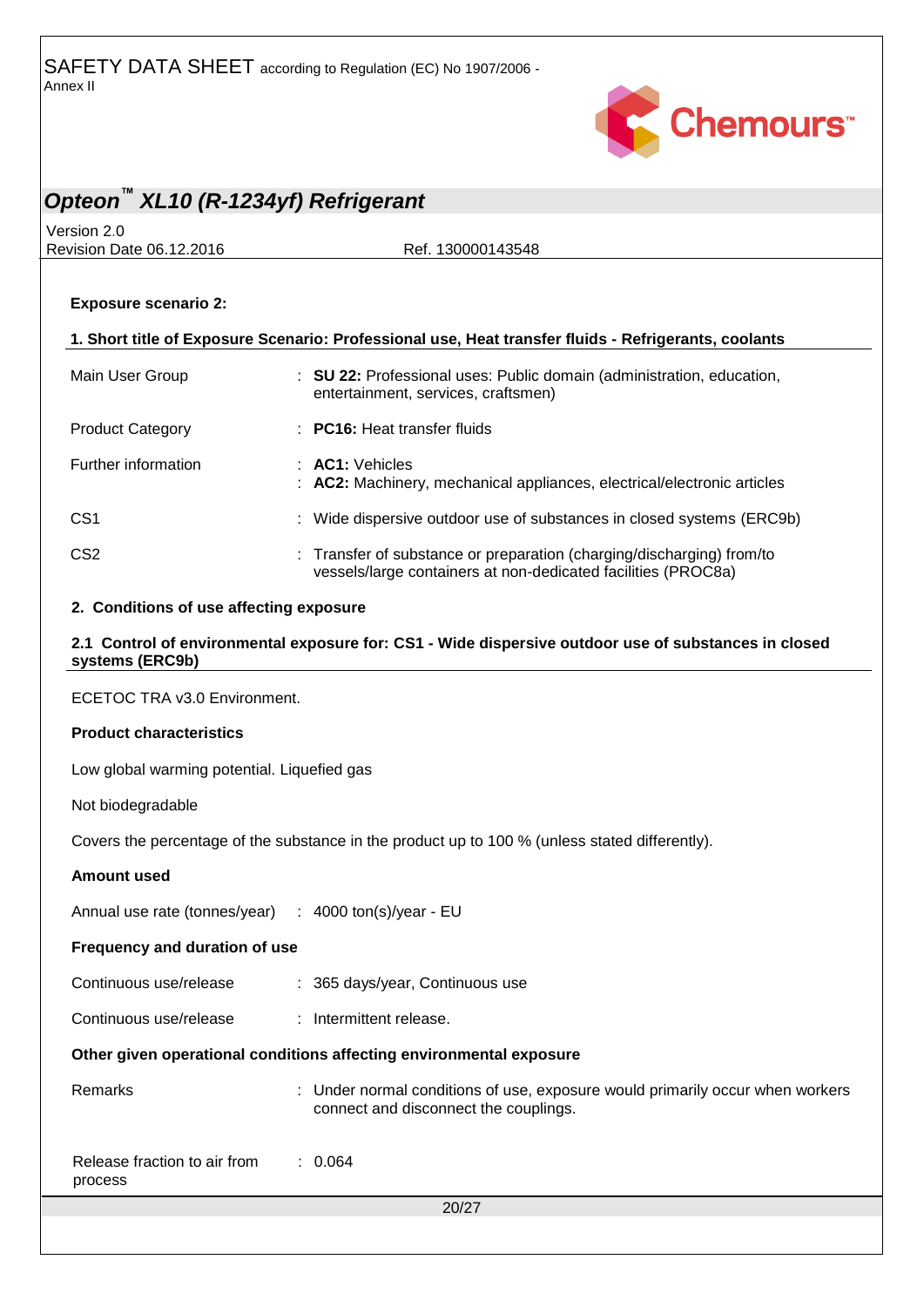

Version 2.0 Revision Date 06.12.2016 Ref. 130000143548

# **Technical and organisational conditions and measures** Air : Ensure that the valves of the cylinders are tightly closed and not leaking. Water : Process designed to minimize releases to wastewater. Soil **Solution Community Constrainers** : Process designed to minimize releases to soil. Remarks : Handle substance within a closed system. Transfer via enclosed lines. Clear transfer lines prior to de-coupling. **Conditions and measures related to municipal sewage treatment plant** Type of Sewage Treatment Plant : No sewage treatment plant **Conditions and measures related to external treatment of waste** Remarks : No waste generated as substance is a gas.

#### **2.2 Control of worker exposure for: CS2 - Transfer of substance or preparation (charging/discharging) from/to vessels/large containers at non-dedicated facilities (PROC8a)**

#### Workplace measurements For comparison purposes only, ECETOC TRA version 3.0 was also used to estimate inhalation exposure for workers.

#### **Product characteristics**

| Concentration of the<br>Substance in Mixture/Article | $\therefore$ Covers the percentage of the substance in the product up to 100 % (unless<br>stated differently). |
|------------------------------------------------------|----------------------------------------------------------------------------------------------------------------|
| Physical Form (at time of use) : Liquefied gas       |                                                                                                                |
| Remarks                                              | : Assumes activities are at room temperature.                                                                  |

#### **Amount used - Frequency and duration of use**

| Amount per Application | : 500 g/event - Mobile air conditioning equipment                                                                                                                                                               |
|------------------------|-----------------------------------------------------------------------------------------------------------------------------------------------------------------------------------------------------------------|
| Amount per Application | : 50 - 300000 g/event - Stationary air conditioning equipment                                                                                                                                                   |
| Frequency of use       | : 200 days/year - Intermittent use/release                                                                                                                                                                      |
| Frequency of use       | : Mobile A/C: $\sim$ 1 minute/ 8-hour shift (0.083 minutes (5 seconds) per connecting<br>process *2 connecting processes per vacuuming/re-charging procedure *1<br>servicing event per hour *8 hours per shift) |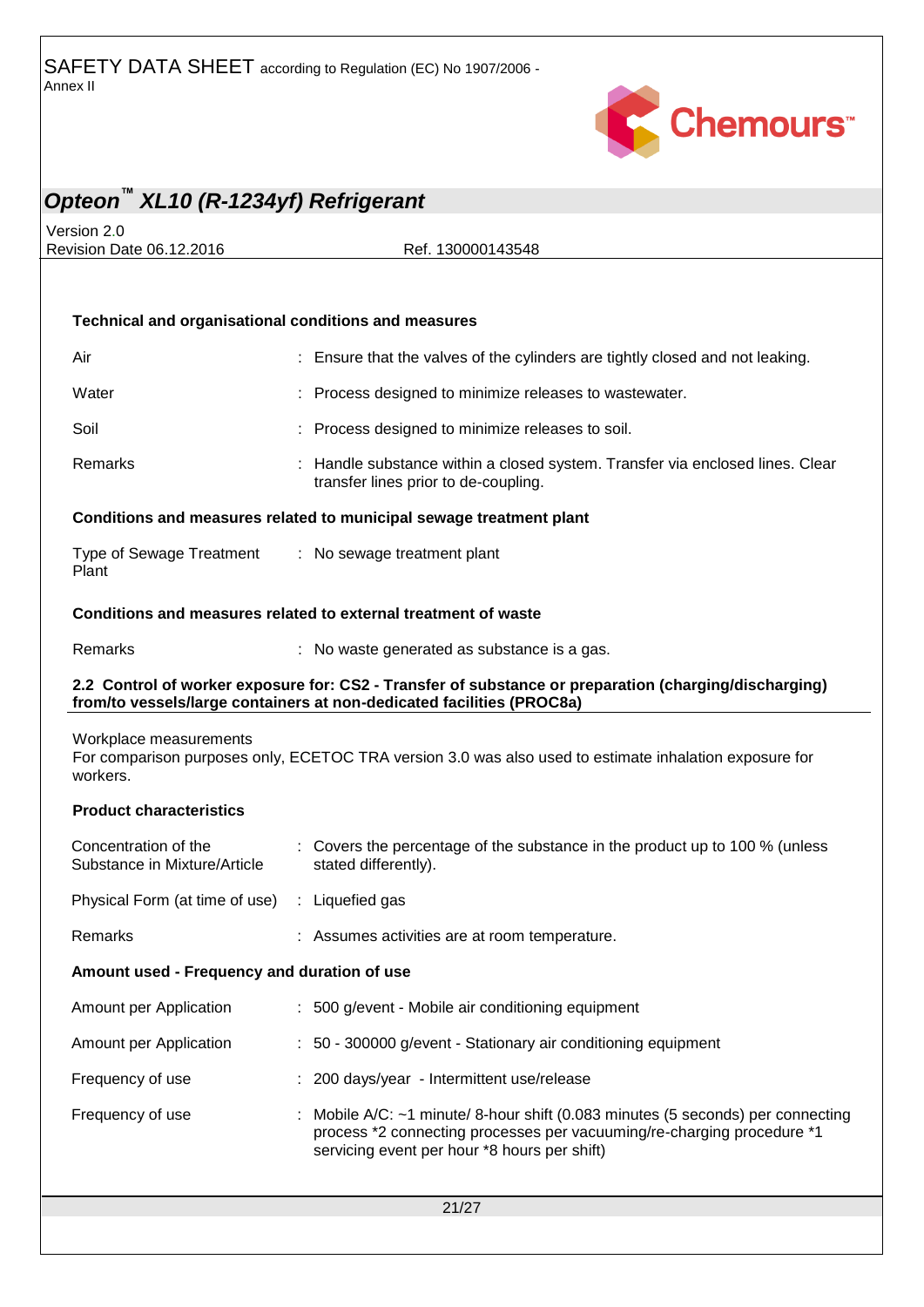

# *Opteon™ XL10 (R-1234yf) Refrigerant* Version 2.0 Revision Date 06.12.2016 Ref. 130000143548 Frequency of use : Stationary Equipment: ~< 1 minute/8-hour shift (0.083 minutes (5 seconds) per connecting process \*2 connecting processes per vacuuming/ re-charging procedure \*up to 4 servicing events per 8-hour shift) **Other operational conditions affecting workers exposure** Breathing volume : 10 m3 Remarks : Covers daily exposures up to 8 hours (unless stated differently). Outdoor / Indoor : Indoor use Remarks **Example 20 Terms** : Under normal conditions of use, exposure would primarily occur when workers connect and disconnect the couplings. **Technical and organisational conditions and measures**

Ensure that the valves of the cylinders are tightly closed and not leaking. Handle substance within a closed system. Transfer via enclosed lines. Clear transfer lines prior to de-coupling.

Technical measures/Precautions Flammability (gases) : Directive 1999/92/EC of the European Parliament and of the Council of 16 December 1999 on minimum requirements for improving the safety and health protection of workers potentially at risk from explosive atmospheres - ATEX 137. Directive 94/9/EC of the European Parliament and the Council of 23 March 1994 on the approximation of the laws of the Member States concerning equipment and protective systems intended for use in potentially explosive atmospheres - ATEX 95. Take note of Directive 98/24/EC on the protection of the health and safety of workers from the risks related to chemical agents at work. ISO 13043:2011 - Road vehicles - Refrigerant systems used in mobile air conditioning systems (MAC) - Safety requirements SAE J639 - Safety Standards for Motor Vehicle Refrigerant Vapor Compressions Systems SAE J2845 - R-1234yf [HFO-1234yf] and R-744 Technician Training for Service and Containment of Refrigerants Used in Mobile A/C Systems EN 378: Refrigerating systems and heat pumps. Safety and environmental requirements.

Regular inspection and maintenance of equipment and machines. Ensure operatives are trained to minimise exposures.

#### **Conditions and measures related to personal protection, hygiene and health evaluation**

Use eye protection to EN 166, designed to protect against liquid splashes. or ANSI Z87.1

Protective gloves complying with EN 374. or US OSHA guidelines

#### **3. Exposure estimation and reference to its source**

#### **Environment**

#### **CS1 - Wide dispersive outdoor use of substances in closed systems (ERC9b)**

Remarks : The calculated exposure value is negligibly low.

#### **Workers**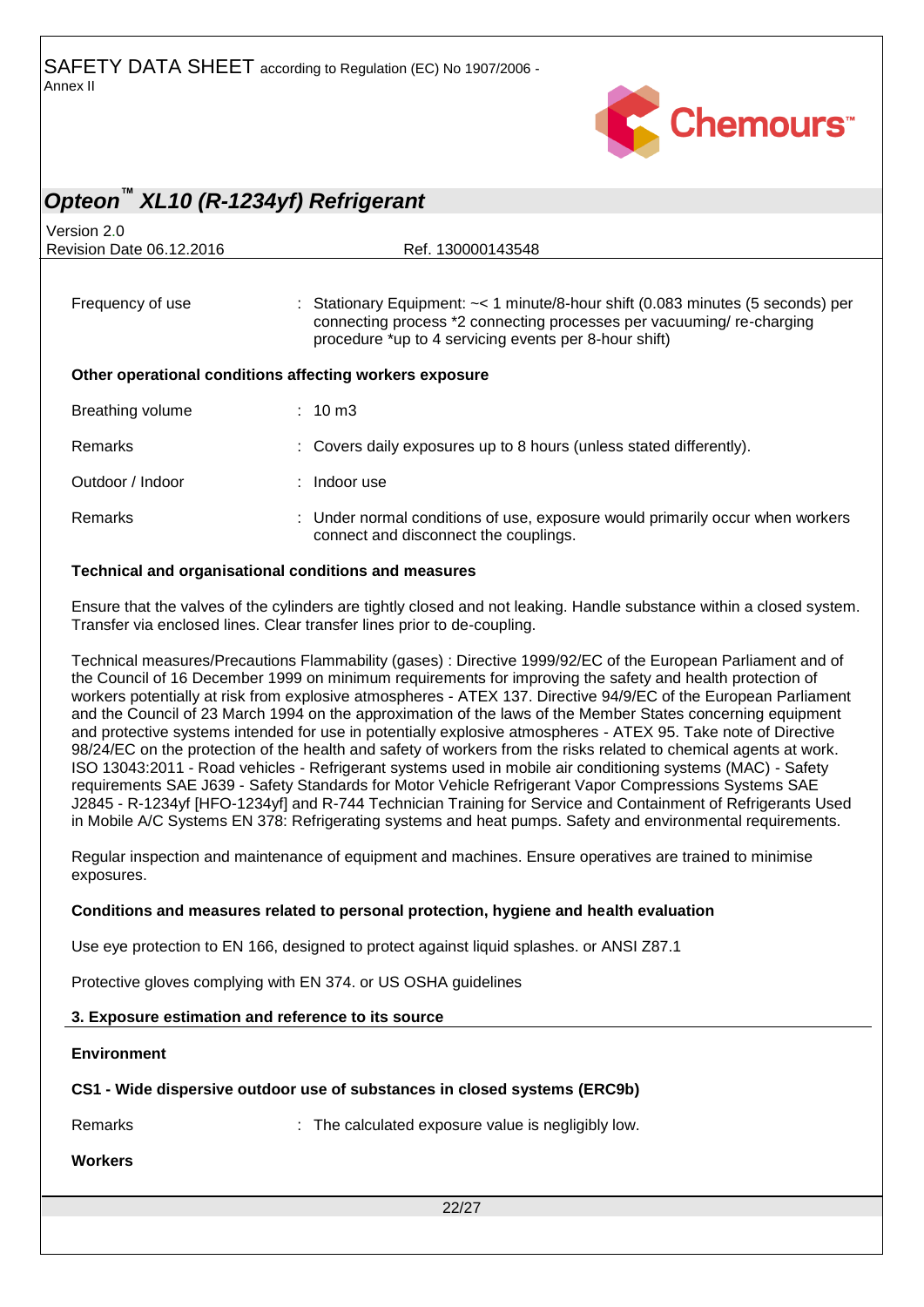

Version 2.0 Revision Date 06.12.2016 Ref. 130000143548

#### **CS2 - Transfer of substance or preparation (charging/discharging) from/to vessels/large containers at nondedicated facilities (PROC8a)**

| PROC <sub>8</sub> a<br>Value type<br>Risk characterization ratio<br>Level of Exposure<br>Method | : Transfer of substance or preparation (charging/discharging) from/to<br>vessels/large containers at non-dedicated facilities<br>: Worker - inhalation - long-term, systemic<br>0.27<br>: 255 mg/m <sup>3</sup><br>: Workplace measurements |
|-------------------------------------------------------------------------------------------------|---------------------------------------------------------------------------------------------------------------------------------------------------------------------------------------------------------------------------------------------|
| PROC <sub>8</sub> a                                                                             | : Transfer of substance or preparation (charging/discharging) from/to<br>vessels/large containers at non-dedicated facilities                                                                                                               |
| Value type<br>Risk characterization ratio<br>Level of Exposure<br>Method                        | : Worker - inhalation - long-term, systemic<br>: 0.005<br>: 5.1 mg/m <sup>3</sup><br>: Workplace measurements                                                                                                                               |
| PROC <sub>8</sub> a                                                                             | : Transfer of substance or preparation (charging/discharging) from/to<br>vessels/large containers at non-dedicated facilities                                                                                                               |
| Value type<br>Risk characterization ratio<br>Level of Exposure<br>Method                        | : Worker - inhalation - long-term, systemic<br>: 0.25<br>: 240 mg/m <sup>3</sup><br>ECETOC TRA v3.0.                                                                                                                                        |

#### **4. Guidance to Downstream User to evaluate whether he works inside the boundaries set by the Exposure Scenario**

#### **CS1 - Wide dispersive outdoor use of substances in closed systems (ERC9b)**

For further information, please contact sds-support@chemours.com., The information within this CS is relevant for all CS within this chapter of the Exposure Scenario.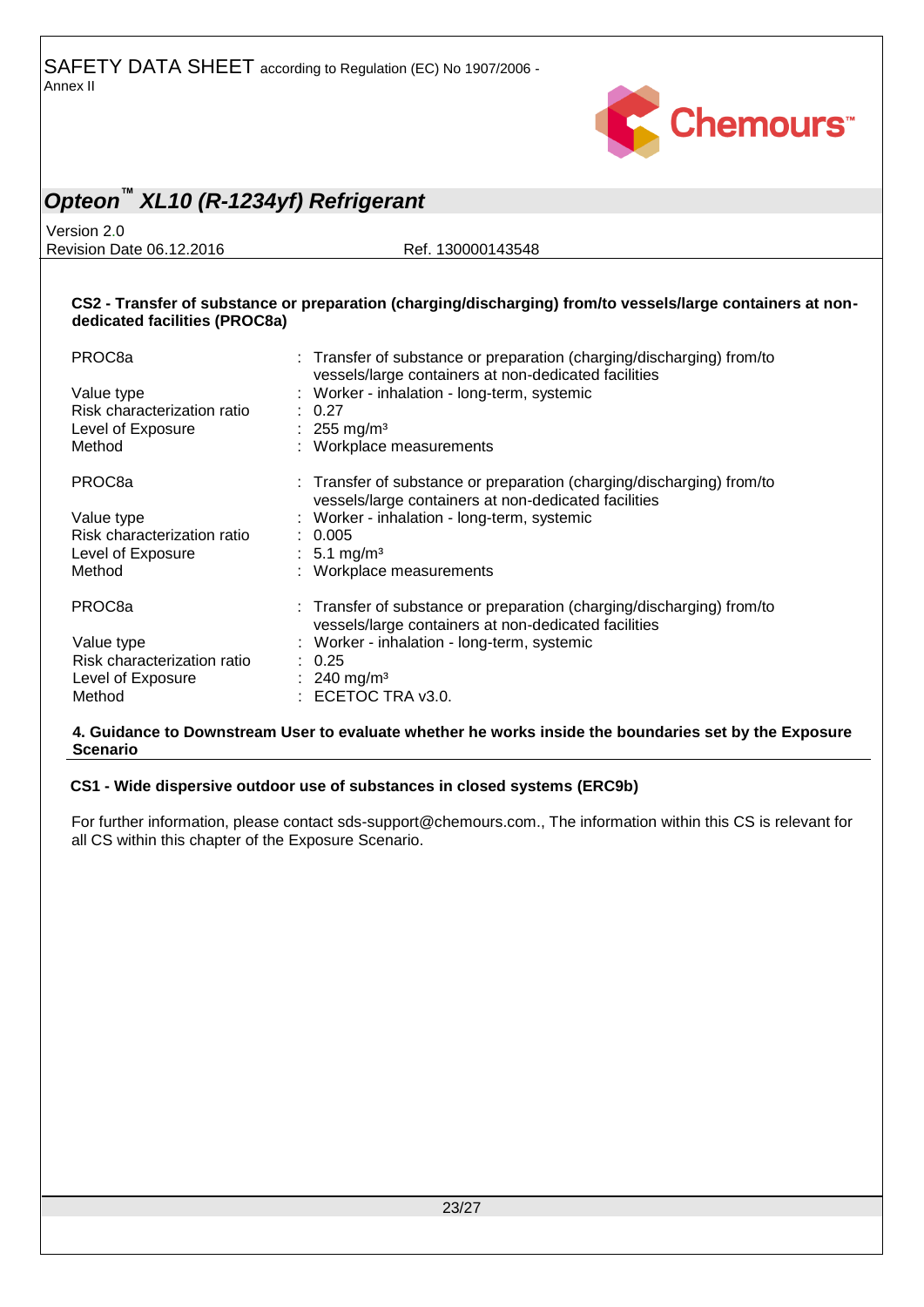

# *Opteon™ XL10 (R-1234yf) Refrigerant* Version 2.0 Revision Date 06.12.2016 Ref. 130000143548 **Exposure scenario 3: 1. Short title of Exposure Scenario: Industrial use, Formulation of preparations** Main User Group : **SU 3:** Industrial uses: Uses of substances as such or in preparations at industrial sites Sector of End Use : **SU 10:** Formulation [mixing] of preparations and/or re-packaging (excluding alloys) : **SU17:** General manufacturing, e.g. machinery, equipment, vehicles, other transport equipment Product Category : **PC16:** Heat transfer fluids Further information : **AC1:** Vehicles : **AC2:** Machinery, mechanical appliances, electrical/electronic articles CS1 : Formulation of preparations (ERC2) CS2 : Use in closed batch process (synthesis or formulation) (PROC3) **2. Conditions of use affecting exposure 2.1 Control of environmental exposure for: CS1 - Formulation of preparations (ERC2)** ECETOC TRA v3.0 Environment. **Product characteristics** Low global warming potential. Liquefied gas Covers the percentage of the substance in the product up to 100 % (unless stated differently). Not biodegradable **Amount used**

| Annual use rate (tonnes/year) $\therefore$ 5000 ton(s)/year - EU |                                |
|------------------------------------------------------------------|--------------------------------|
| Daily amount                                                     | $\therefore$ 25000 kg/day - EU |

### **Frequency and duration of use**

- Continuous use/release : 8 hours/day, Continuous use
- Continuous use/release : 200 days/year, Intermittent release.

#### **Other given operational conditions affecting environmental exposure**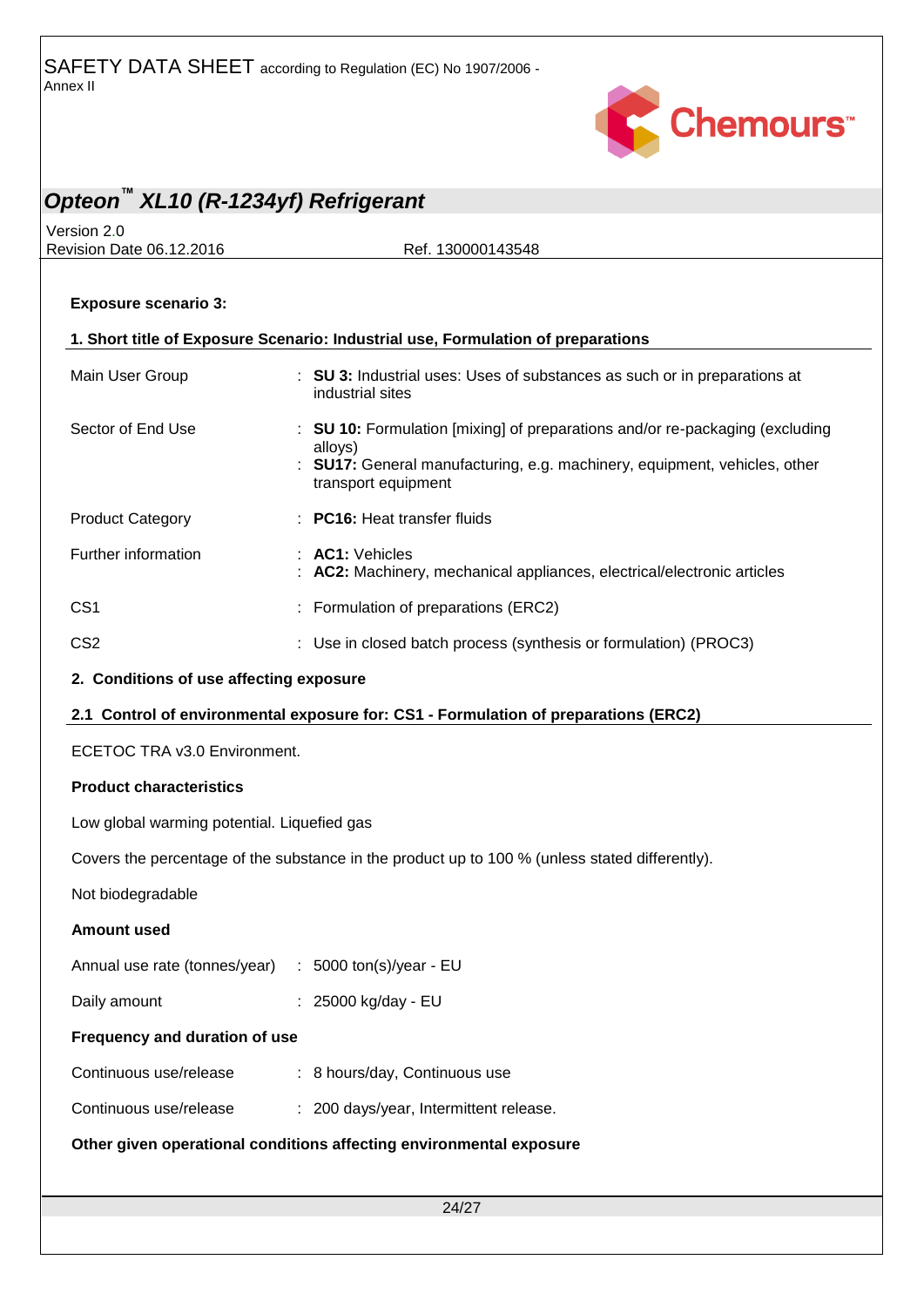

| Opteon <sup>"</sup> XL10 (R-1234yf) Refrigerant                                  |                                                                                                                                                                                                                                                                                                                                                                                                                                                                                                                                                                                                                                                                                                             |
|----------------------------------------------------------------------------------|-------------------------------------------------------------------------------------------------------------------------------------------------------------------------------------------------------------------------------------------------------------------------------------------------------------------------------------------------------------------------------------------------------------------------------------------------------------------------------------------------------------------------------------------------------------------------------------------------------------------------------------------------------------------------------------------------------------|
| Version 2.0<br>Revision Date 06.12.2016                                          | Ref. 130000143548                                                                                                                                                                                                                                                                                                                                                                                                                                                                                                                                                                                                                                                                                           |
|                                                                                  |                                                                                                                                                                                                                                                                                                                                                                                                                                                                                                                                                                                                                                                                                                             |
| Remarks                                                                          | : Under normal conditions of use, exposure would primarily occur when workers<br>connect and disconnect the couplings.                                                                                                                                                                                                                                                                                                                                                                                                                                                                                                                                                                                      |
| Release fraction to air from<br>process (initial release prior to<br>RMM)        | : 0.0025                                                                                                                                                                                                                                                                                                                                                                                                                                                                                                                                                                                                                                                                                                    |
| Release fraction to<br>wastewater from process<br>(initial release prior to RMM) | $\therefore$ 0                                                                                                                                                                                                                                                                                                                                                                                                                                                                                                                                                                                                                                                                                              |
| Release fraction to soil from<br>process (initial release prior to<br>RMM)       | $\therefore$ 0                                                                                                                                                                                                                                                                                                                                                                                                                                                                                                                                                                                                                                                                                              |
| Technical and organisational conditions and measures                             |                                                                                                                                                                                                                                                                                                                                                                                                                                                                                                                                                                                                                                                                                                             |
| Air                                                                              | : Ensure that the valves of the cylinders are tightly closed and not leaking.                                                                                                                                                                                                                                                                                                                                                                                                                                                                                                                                                                                                                               |
| Water                                                                            | Process designed to minimize releases to wastewater.                                                                                                                                                                                                                                                                                                                                                                                                                                                                                                                                                                                                                                                        |
| Soil                                                                             | : Process designed to minimize releases to soil.                                                                                                                                                                                                                                                                                                                                                                                                                                                                                                                                                                                                                                                            |
| Remarks                                                                          | : Handle substance within a closed system. Transfer via enclosed lines. Clear<br>transfer lines prior to de-coupling.                                                                                                                                                                                                                                                                                                                                                                                                                                                                                                                                                                                       |
| Remarks                                                                          | Technical measures/Precautions Flammability (gases) : Directive 1999/92/EC of<br>the European Parliament and of the Council of 16 December 1999 on minimum<br>requirements for improving the safety and health protection of workers<br>potentially at risk from explosive atmospheres - ATEX 137. Directive 94/9/EC of<br>the European Parliament and the Council of 23 March 1994 on the<br>approximation of the laws of the Member States concerning equipment and<br>protective systems intended for use in potentially explosive atmospheres -<br>ATEX 95. Take note of Directive 98/24/EC on the protection of the health and<br>safety of workers from the risks related to chemical agents at work. |
| Remarks                                                                          | : Regular inspection and maintenance of equipment and machines.                                                                                                                                                                                                                                                                                                                                                                                                                                                                                                                                                                                                                                             |
|                                                                                  | Conditions and measures related to municipal sewage treatment plant                                                                                                                                                                                                                                                                                                                                                                                                                                                                                                                                                                                                                                         |
| <b>Type of Sewage Treatment</b><br>Plant                                         | : No sewage treatment plant                                                                                                                                                                                                                                                                                                                                                                                                                                                                                                                                                                                                                                                                                 |
|                                                                                  | Conditions and measures related to external treatment of waste                                                                                                                                                                                                                                                                                                                                                                                                                                                                                                                                                                                                                                              |
| Remarks                                                                          | : No waste generated as substance is a gas.                                                                                                                                                                                                                                                                                                                                                                                                                                                                                                                                                                                                                                                                 |
|                                                                                  | 2.2 Control of worker exposure for: CS2 - Use in closed batch process (synthesis or formulation) (PROC3)                                                                                                                                                                                                                                                                                                                                                                                                                                                                                                                                                                                                    |
|                                                                                  | 25/27                                                                                                                                                                                                                                                                                                                                                                                                                                                                                                                                                                                                                                                                                                       |
|                                                                                  |                                                                                                                                                                                                                                                                                                                                                                                                                                                                                                                                                                                                                                                                                                             |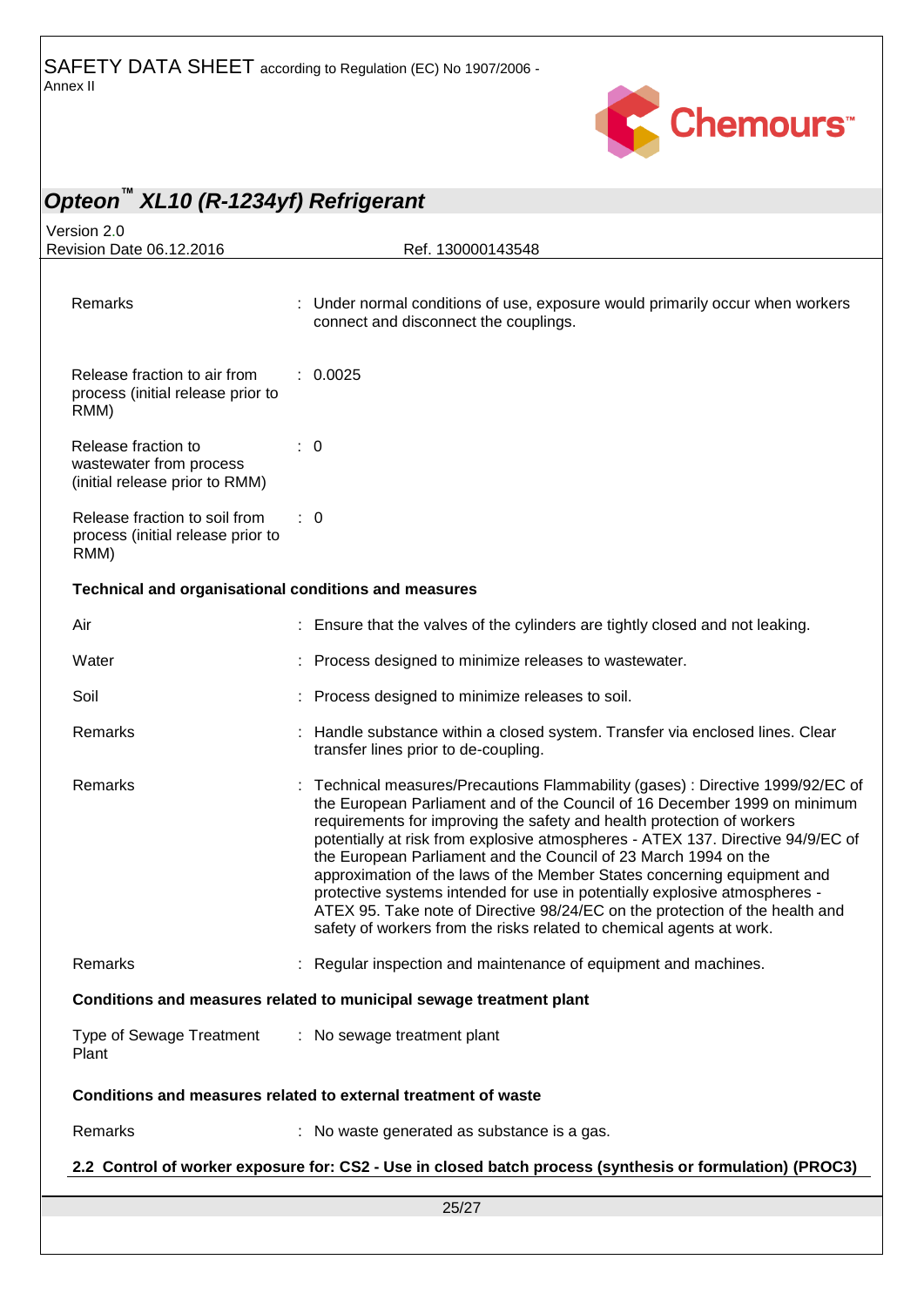

| Opteon <sup>™</sup> XL10 (R-1234yf) Refrigerant         |                                                                                                                      |
|---------------------------------------------------------|----------------------------------------------------------------------------------------------------------------------|
| Version 2.0<br>Revision Date 06.12.2016                 | Ref. 130000143548                                                                                                    |
|                                                         |                                                                                                                      |
| ECETOC TRA v3.0.                                        |                                                                                                                      |
| <b>Product characteristics</b>                          |                                                                                                                      |
| Concentration of the<br>Substance in Mixture/Article    | Covers the percentage of the substance in the product up to 100 % (unless<br>stated differently).                    |
| Physical Form (at time of use) : Liquefied gas          |                                                                                                                      |
| Remarks                                                 | : Assumes activities are at room temperature.                                                                        |
| Amount used - Frequency and duration of use             |                                                                                                                      |
| Amount per Shift                                        | : 2500 kg                                                                                                            |
| Exposure duration                                       | $: < 15$ min                                                                                                         |
| Frequency of use                                        | : 200 days/year - Intermittent use/release                                                                           |
| Other operational conditions affecting workers exposure |                                                                                                                      |
| Breathing volume                                        | : 10 m3                                                                                                              |
| Remarks                                                 | : Covers daily exposures up to 8 hours (unless stated differently).                                                  |
| Outdoor / Indoor                                        | $:$ Outdoor use                                                                                                      |
| Remarks                                                 | Under normal conditions of use, exposure would primarily occur when workers<br>connect and disconnect the couplings. |

#### **Technical and organisational conditions and measures**

Ensure that the valves of the cylinders are tightly closed and not leaking. Handle substance within a closed system. Transfer via enclosed lines. Clear transfer lines prior to de-coupling.

Technical measures/Precautions Flammability (gases) : Directive 1999/92/EC of the European Parliament and of the Council of 16 December 1999 on minimum requirements for improving the safety and health protection of workers potentially at risk from explosive atmospheres - ATEX 137. Directive 94/9/EC of the European Parliament and the Council of 23 March 1994 on the approximation of the laws of the Member States concerning equipment and protective systems intended for use in potentially explosive atmospheres - ATEX 95. Take note of Directive 98/24/EC on the protection of the health and safety of workers from the risks related to chemical agents at work. EN 378: Refrigerating systems and heat pumps. Safety and environmental requirements.

Regular inspection and maintenance of equipment and machines. Ensure operatives are trained to minimise exposures.

#### **Conditions and measures related to personal protection, hygiene and health evaluation**

Use eye protection to EN 166, designed to protect against liquid splashes. or ANSI Z87.1